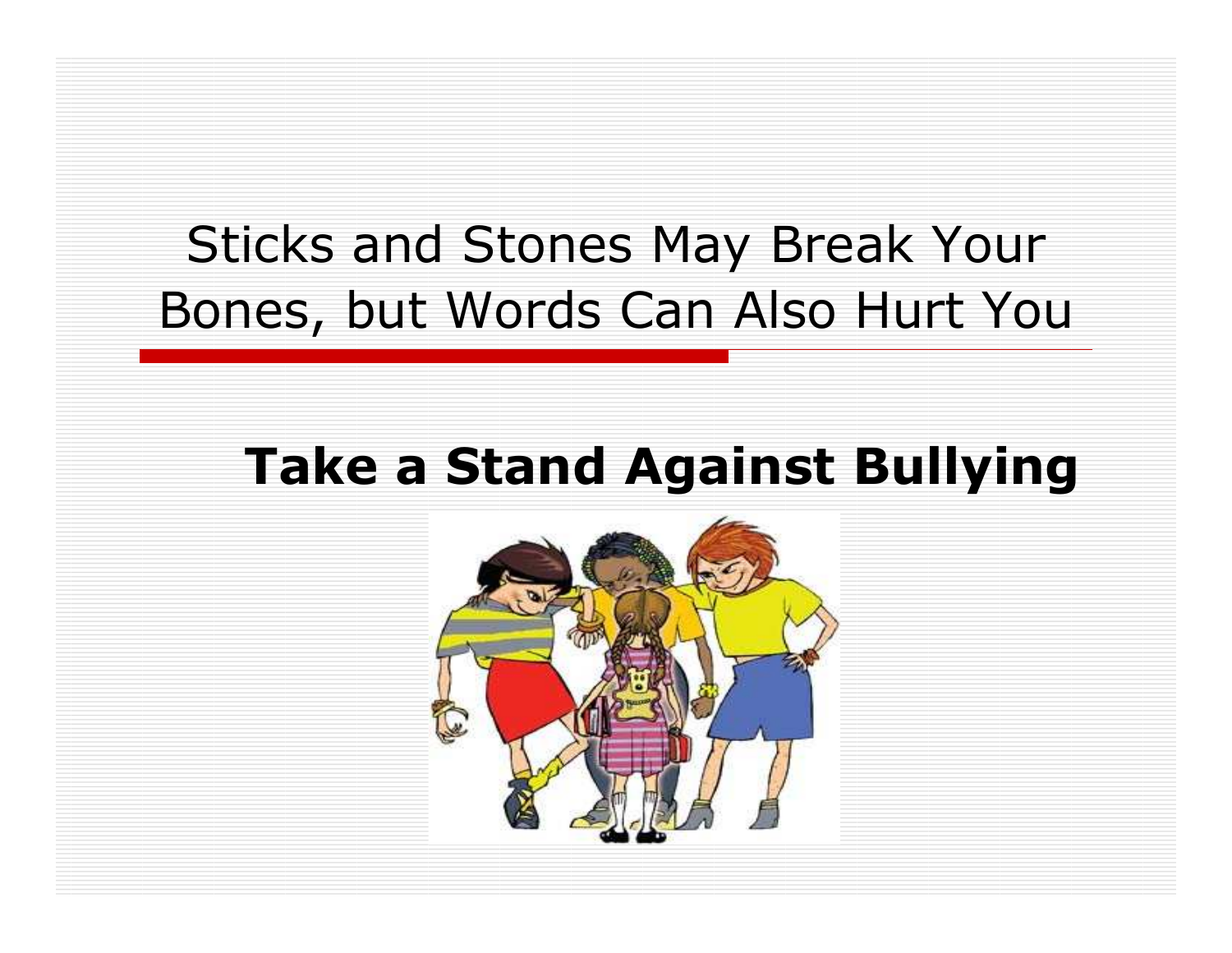## Michael's Story

Michael, age 10, is bullied at school nearly every day. Boys punch and kick him on the playground (just out of the sight of teachers). They steal his lunch money and call him names. Michael frequently complains to his parents and the school nurse about stomach pains and headaches. He often stays home from school, but for months he has said nothing about the bullying.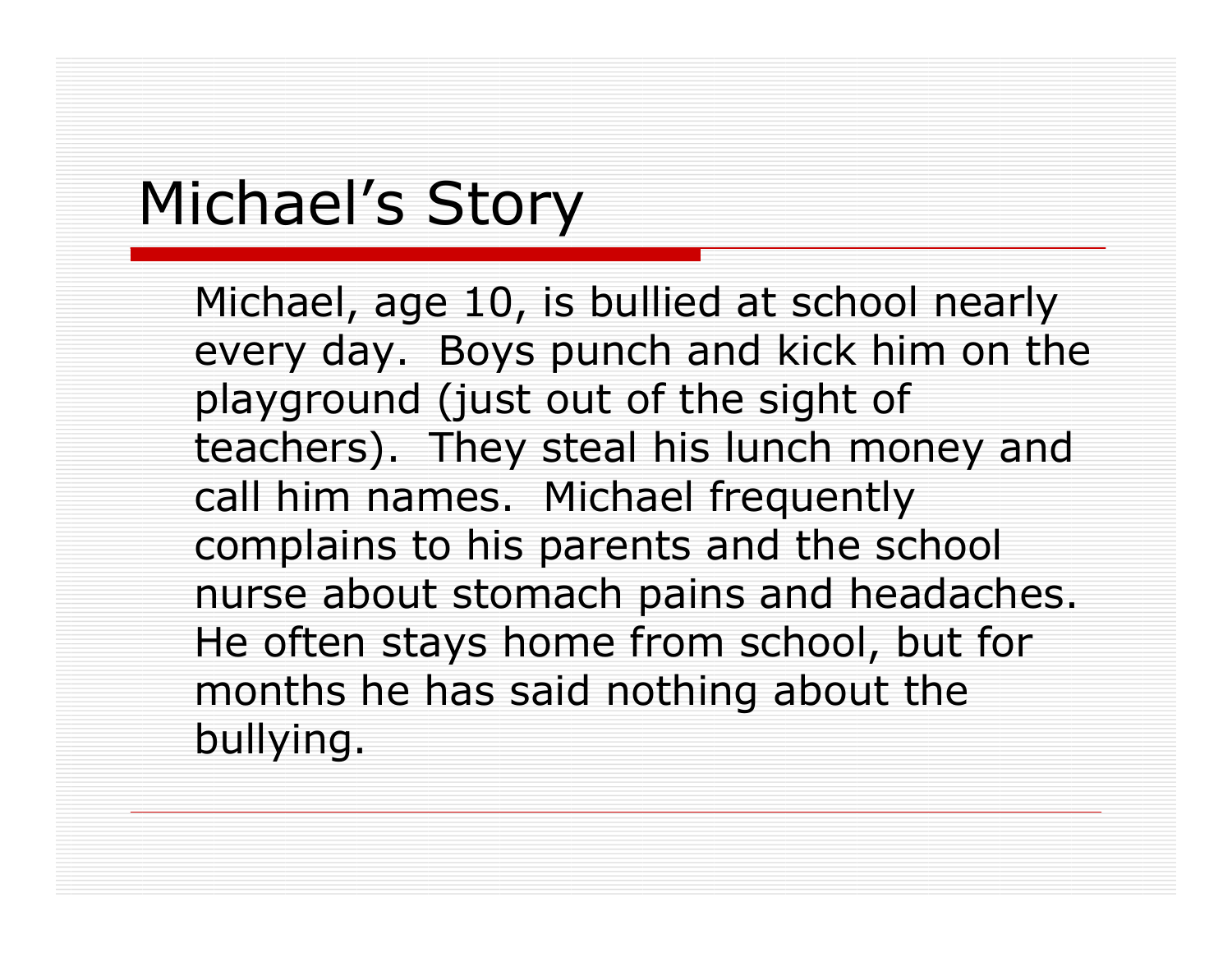#### Nakeesha's Story

Nakeesha, age 14, is a new student at a middle school. Although she'd had quite a few good friends at her old school, she feels lonely among her new classmates. For reasons she doesn't understand, she is on the "outs" with several popular girls and boys in her class. They roll their eyes and laugh whenever she tries to speak up in class. They exclude her from the lunch table and tape mean notes and drawings ofher on her locker. For Nakeesha, the final straw comes when a classmate takes an unflattering picture of her on his cell phone and then sends the picture to other students in their class with the heading, "Ugliest girl in school!"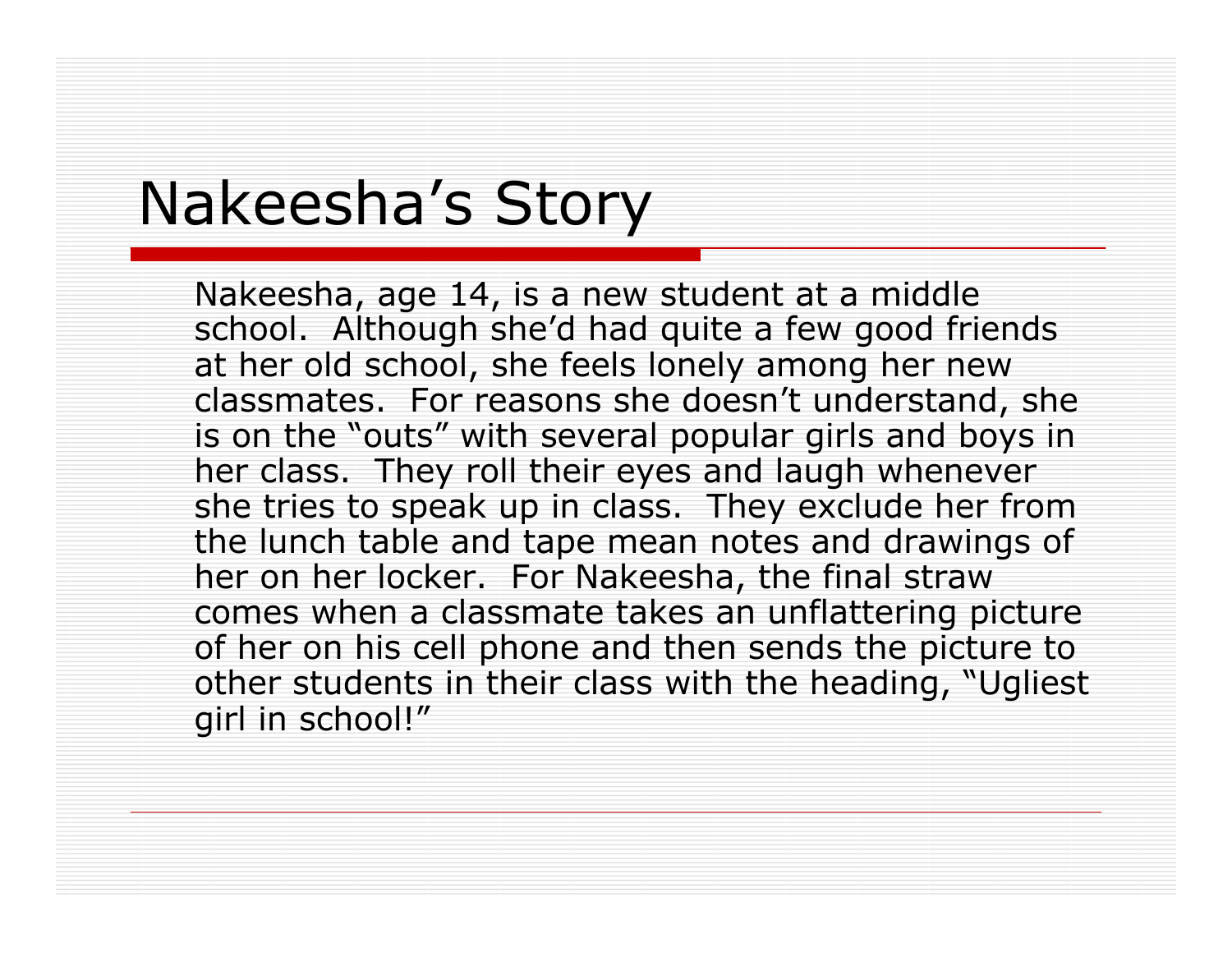#### Annie's Story

When Annie broke up with her boyfriend,<br>Sam, he sent her many angry, threatening,<br>pleading messages. When Annie blocked<br>his e-mail account, Sam continued to send messages either by anonymous e-mail or<br>text message. Sam also sent messages to messages either by anonymous e-mail or<br>text message. Sam also sent messages to<br>people he knew were Annie's friends,<br>describing her in offensive language. Sam<br>also posed as Annie in a sex-oriented<sub>.</sub> discussion group and posted a sexually<br>suggestive picture Annie had given him,<br>along with her e-mail address and cell<br>phone number.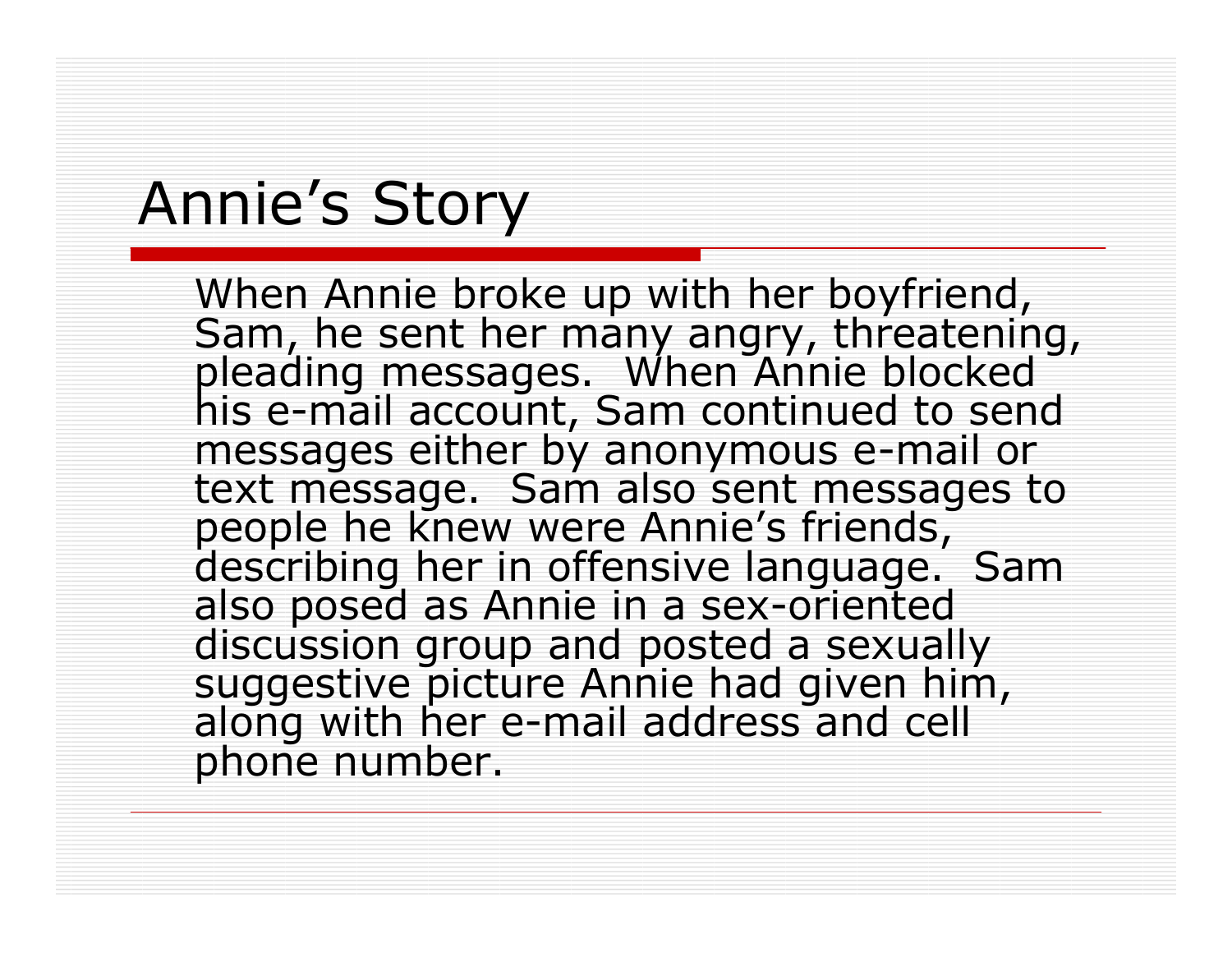## Simply stated, bullying…

- $\Box$  Is an intentional written, verbal, or physical act
- $\blacksquare$  Is intimidating or subjecting a person to hostility or ill treatment
- Involves actions which cause another person to feel<br>afraid humiliated embarrassed threatened or afraid, humiliated, embarrassed, threatened, or shamed
- $\Box$  Occurs in a relationship in which there is an imbalance of nower of power
- $\Box$  Is repeated over time
- $\Box$  Is compounded by technology (cell pone, Internet,<br>computers, blogs, MySpace, Eacebook, etc.) computers, blogs, MySpace, Facebook, etc.)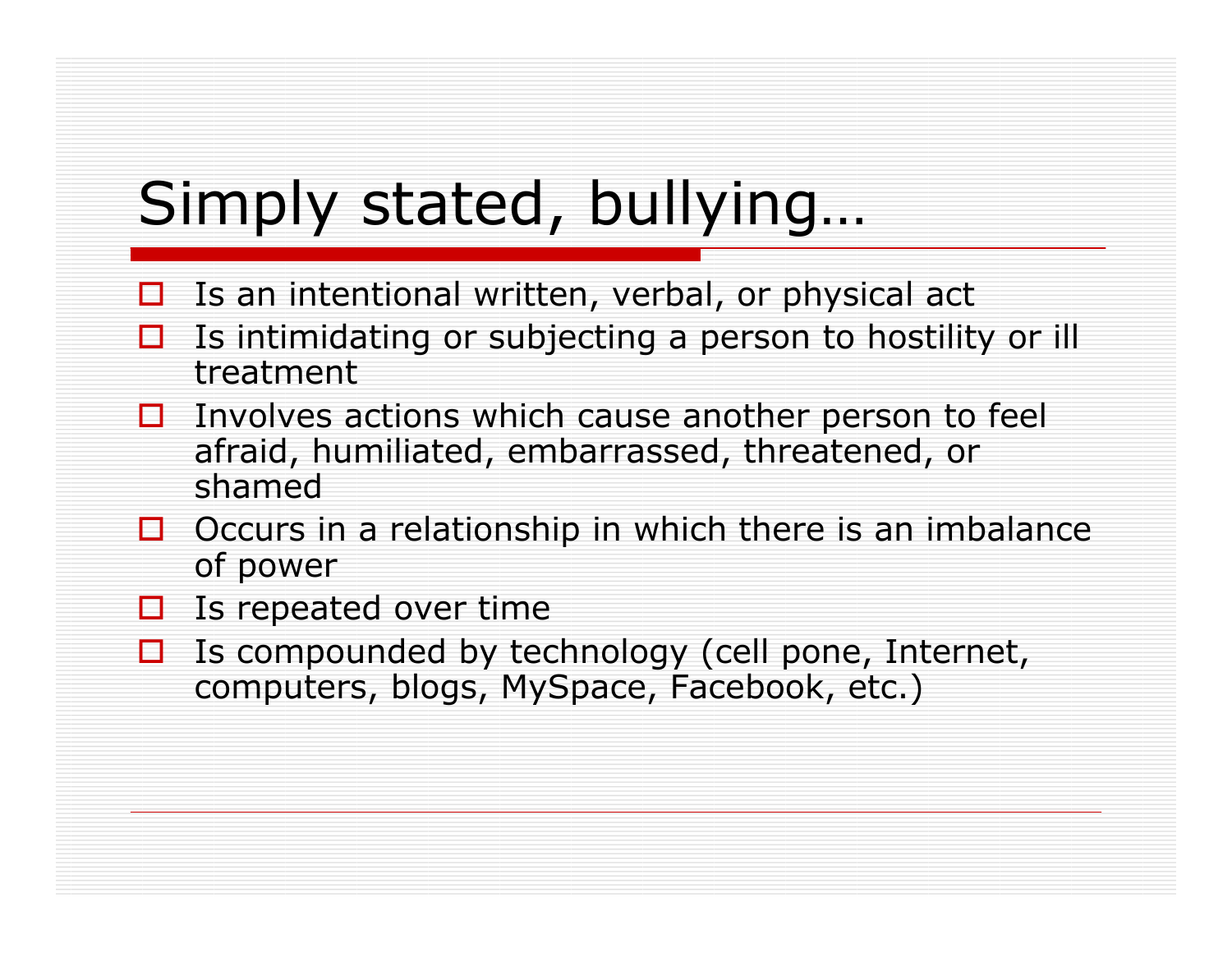## Bullying Can Occur in Five Ways

#### $\Box$  Verbal

- Teasing, jokes, gossip, threats, name-calling
- □ Physical<br>■ Uittis
	- **•** Hitting, kicking, pinching, choking, hazing
- Emotional<br>Emotional
	- Ostracizing, rumors, exclusionary behavior
- $\square$  Sexual
	- **n** Touching, teasing, threatening
- □ Cyberbullying
	- MySpace, text messaging, instant messaging, etc.

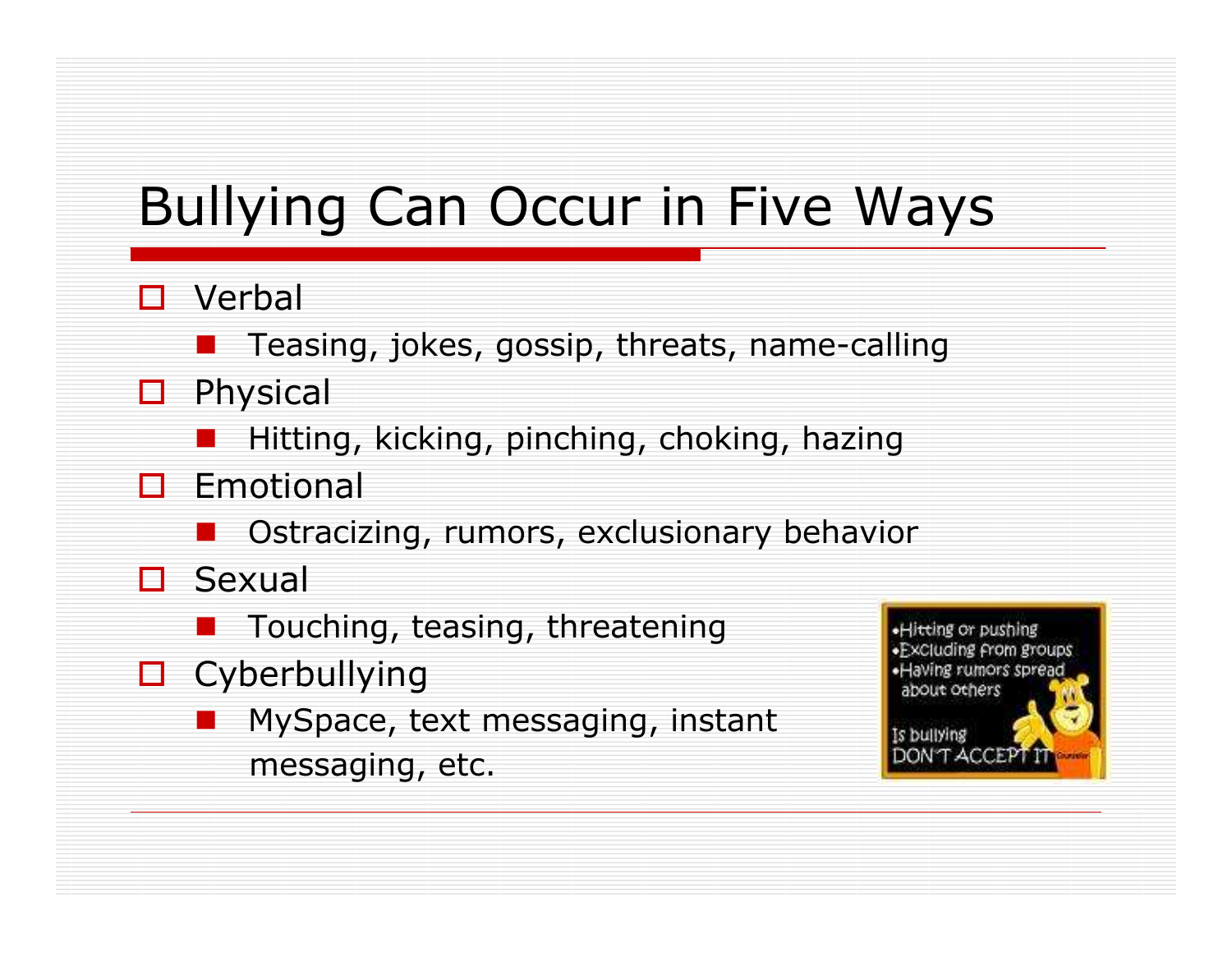# Bullying is NOT…

- □ A normal childhood activity
- □ A rite of passage
- $\square$  The target's fault

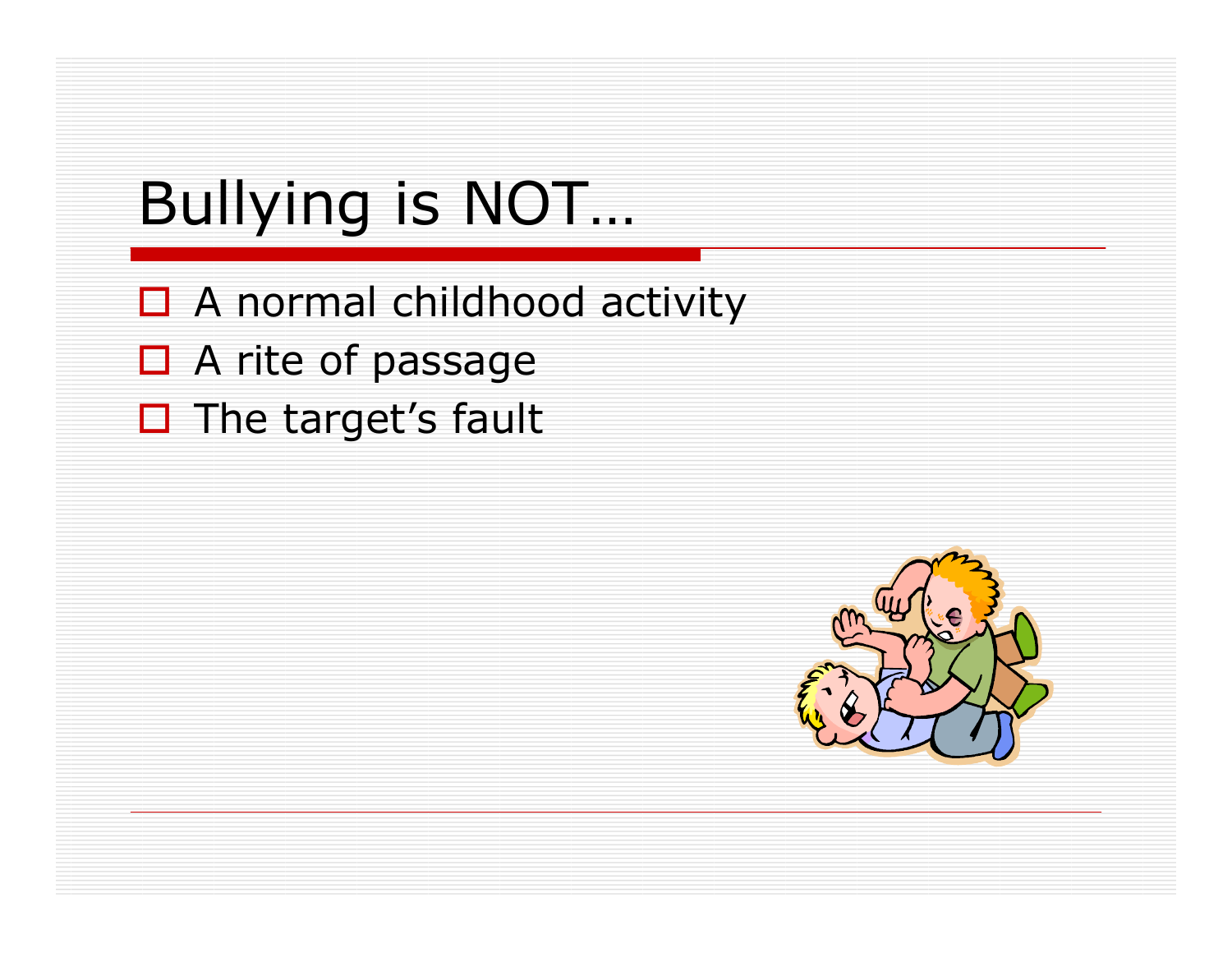#### Why Focus on Bullying?Troubling Answers From Research

- □ Increased acts of school violence are linked to bullying<br>(Sullivan, 2004).
- $\Box$  A class and a sc A class and a seriest with a banying calcare?<br>
significantly less academic progress than a<br>
comparable bully-free group (Cleary, 2001).
- □ Addressing bullying actually increases student<br>achievement by reducing fear in students (Feinstein,<br>2004).
- $\Box$  Pepler (1998) found that two-thirds of students in schools believe that schools respond poorly.  $\Box$ schools believe that schools respond poorly,<br>infrequently, or ineffectively to bullying incidents.
- **□** Bullies are more likely to participate in risky behaviors such as drinking, drug use, and smoking (Journal of  $\Box$ the American Medical Association, 2001).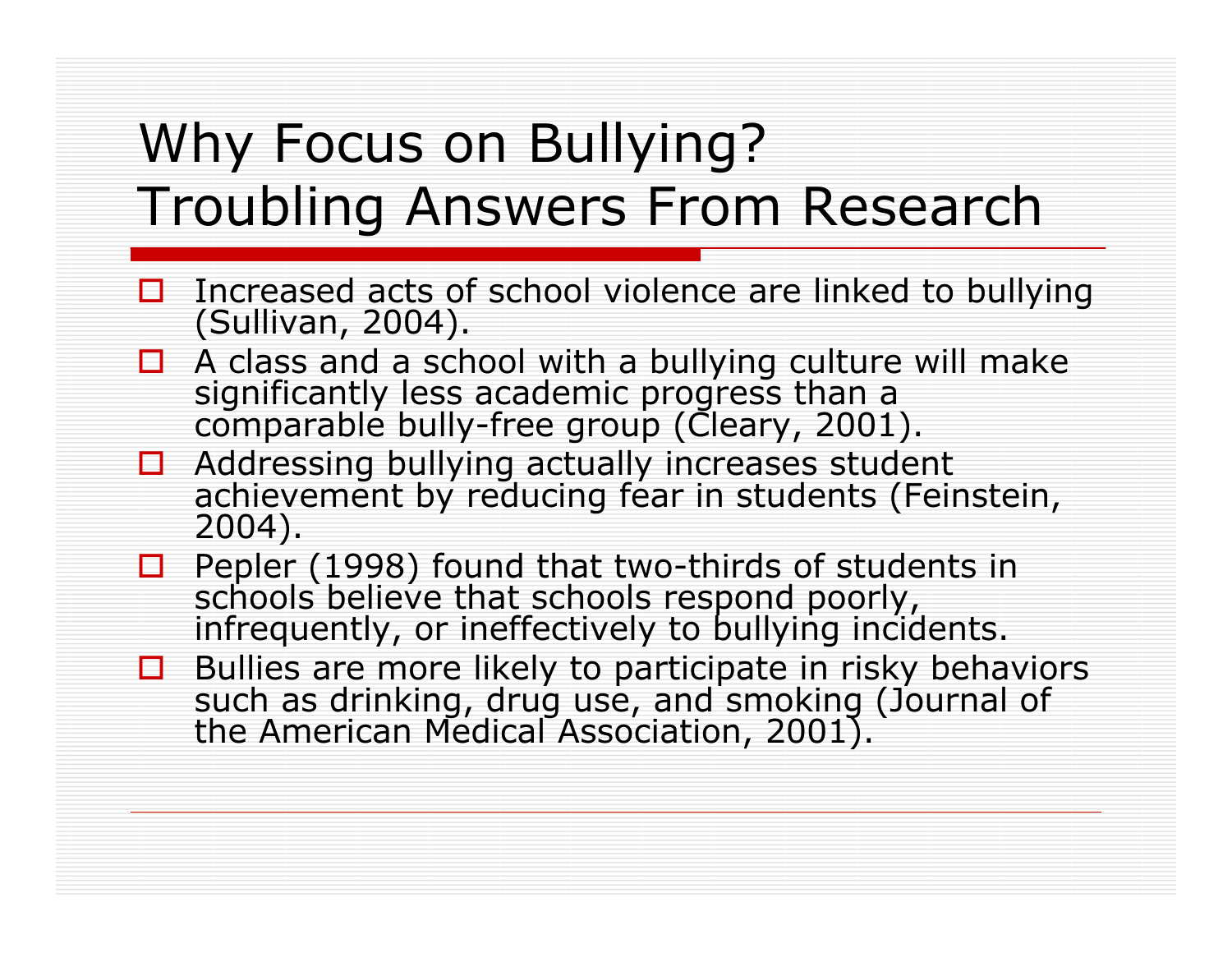#### Why Focus on Bullying?Troubling Answers from Research

- Girls report that emotional bullying is as damaging<br>psychologically as physical bullying (Galen, 1997).
- $\Box$ Students are less likely to intervene in bullying<br>situations in schools that tolerate bullying (Jeffrey,<br>2001).
- In an extensive study of middle and high school<br>students who identified the three worst things to ever<br>happen to them in their life, the death of a parent was<br>first followed by bullying (Lind, 1996).
- □ Strong links exist between school bullying and future domestic abuse (Cullingford, 1997).
- $\Box$  A 2001 survey by the Center for the Prevention of School Violence found that 39% of parents feared School Violence found that 39% of parents feared for<br>their child's safety at school.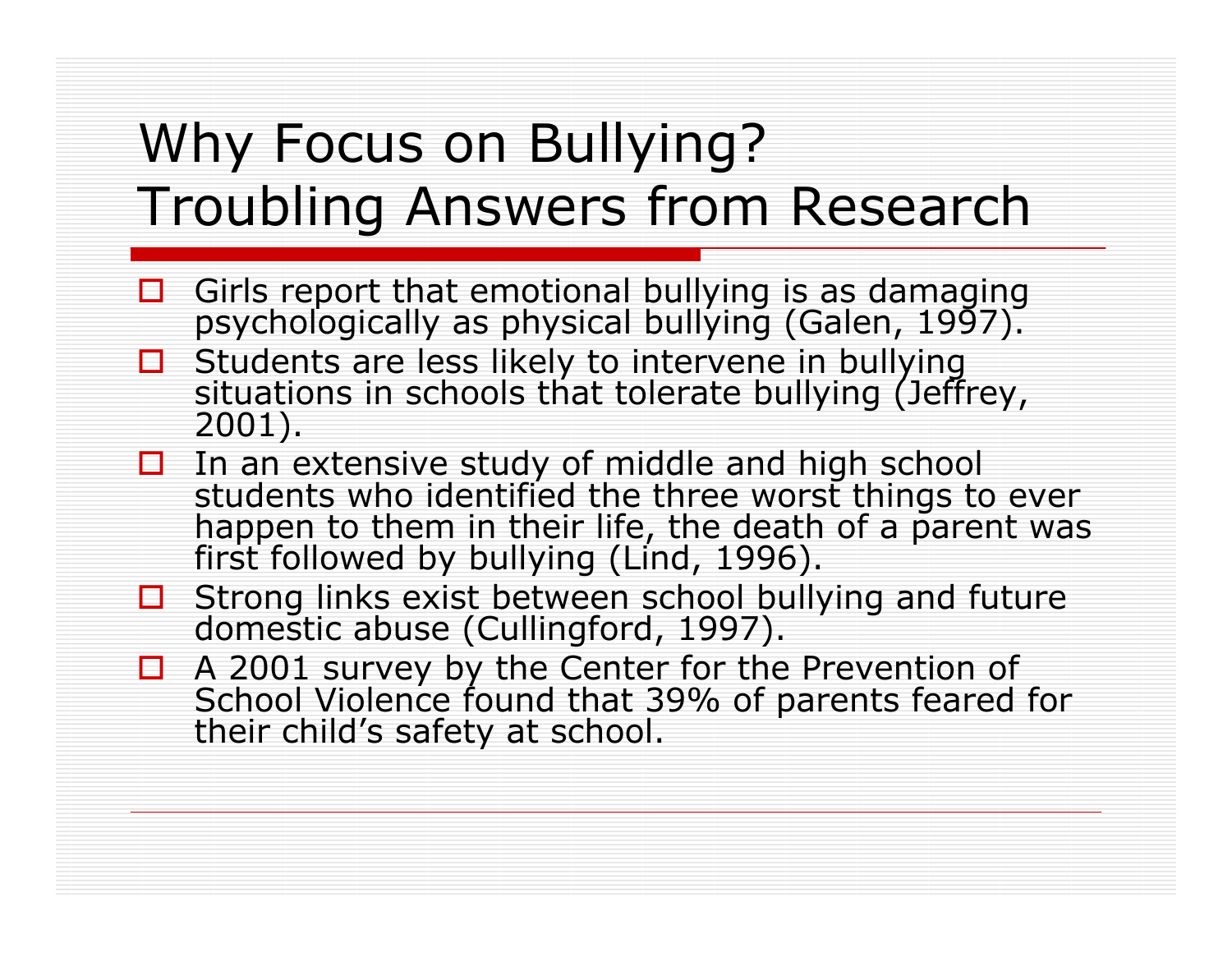#### Why Focus on Bullying?Troubling Answers from Research

- п A survey of middle school students conducted by i-Safe America found that:
	- **35% had been threatened online** -
	- -42% had been bullied online
	- -58% had not told a parent or an adult about being bullied online
- Ω. Research reveals various forms of bullying behavior (Harris, 2000)

| Name calling | 75% | Hit/Kicked                                                          | 46% |
|--------------|-----|---------------------------------------------------------------------|-----|
| Teasing      | 62% | Being left out                                                      | 67% |
| Threatened   | 42% | of activities                                                       |     |
|              |     | Deserte de la carda (les legalles (les) le llei de la carda de la c |     |

п **Q** Research reveals the location that bullying takes place varies widely (Harris, 2000)

| Classroom        | 83% | Lunchroom       | 75% |
|------------------|-----|-----------------|-----|
| Going to school  | 30% | Coming home     | 39% |
| Extra-curricular | 64% | Initiation into | 50% |
| events           |     | clubs/teams     |     |
|                  |     |                 |     |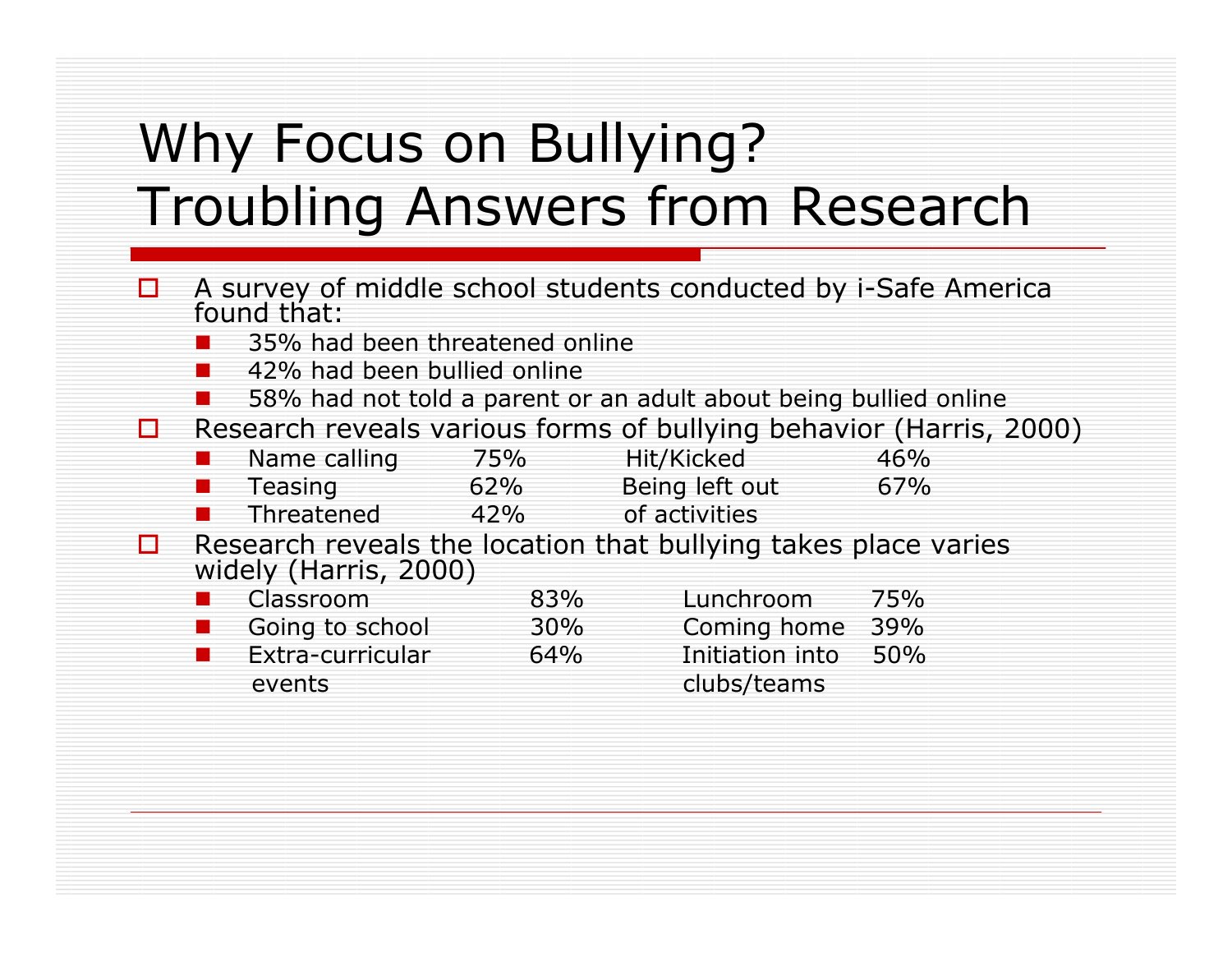#### Physical Effects of Bullying on the Victim

- □ Stomach aches
- □ Weight loss/gain
- **□** Headaches
- Drop in grades
- □ Drug or alcohol use<br>□ Cexual activity
- □ Sexual activity
- **D** Physical aggression
- **□** Suicidal<br>□ Uemisis
- □ Homicidal

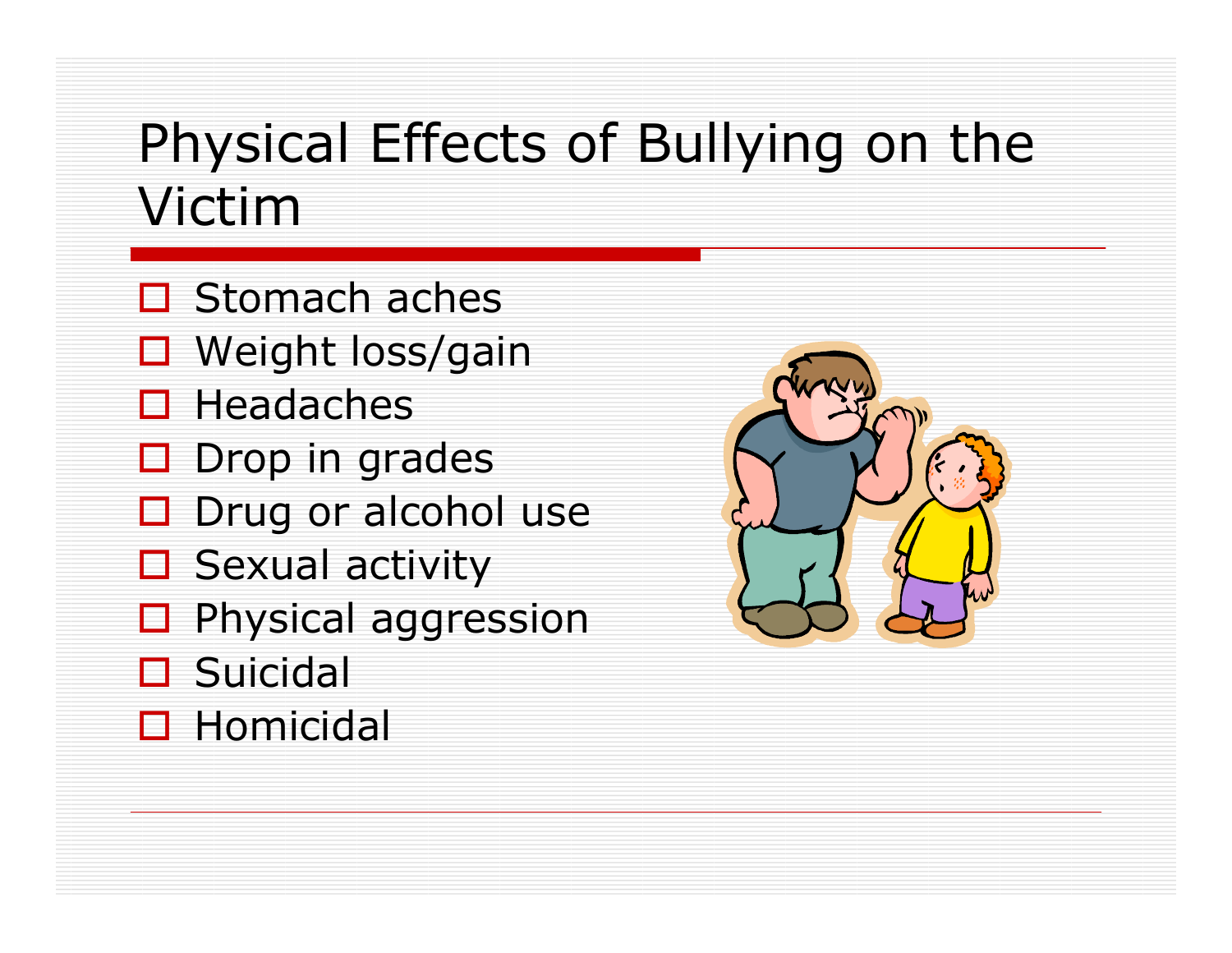#### Emotional Effects of Bullying on the Victim

- □ Alienation
- □ Low self-esteem
- **O** Insecurity<br>D FEAR
- **O** FEAR<br>Deax
- **D** Depression
- □ Withdrawn<br>□ Acareceien
- □ Aggression<br>□ Anger
- □ Anger<br>□ Verse
- Vengeful

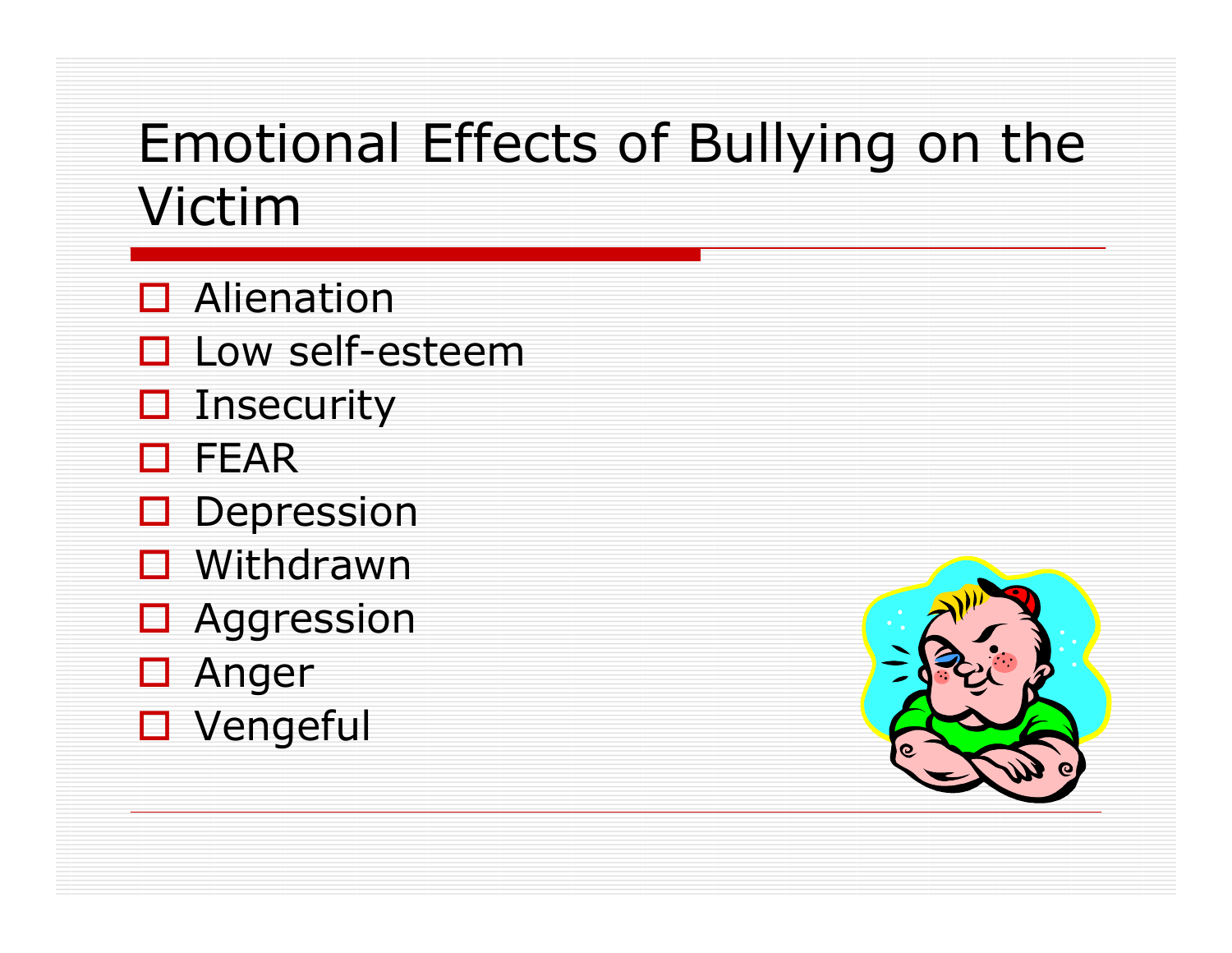# Gender and Bullying

#### $\Box$ **Similarities**

- Boys & girls engage in frequent verbal bullying.
- Boys & girls engage in relational bullying.

#### $\Box$  Differences

- -Most studies: boys bully more than girls.
- Boys are more likely to be physically bullied.
- Girls are more likely to be bullied through social exclusion, rumor-spreading, cyber bullying, and sexual comments.
- - Boys are bullied primarily by boys; girls are bullied by boys and girls.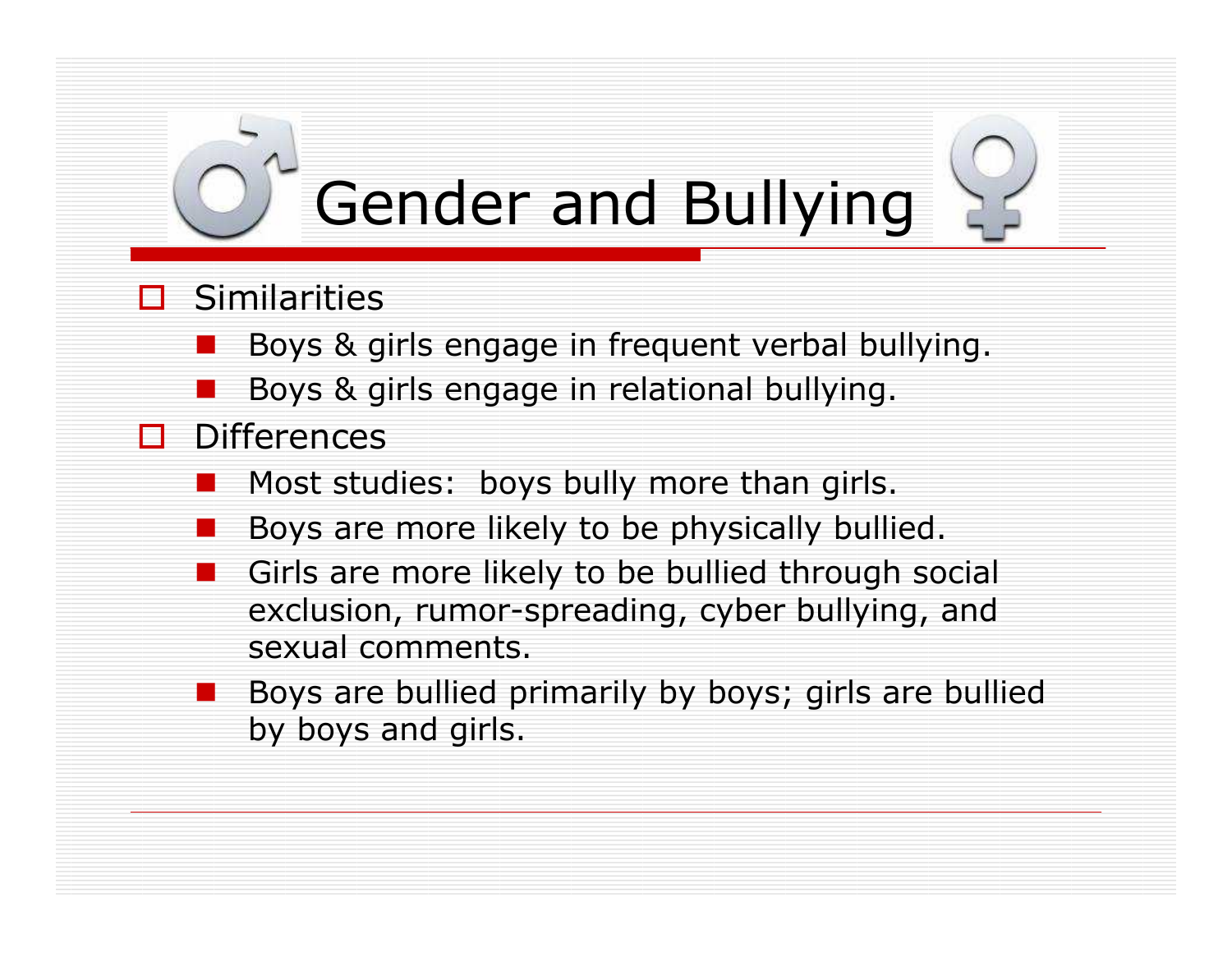#### Warning SignsThat Your Child May be the Target of Bullies

- $\Box$  Frequently teased, taunted, belittled, ridiculed, intimidated, threatened, dominated, or subdued
- □ Has a derogatory nickname
- $\Box$  Regularly has bruises or injuries that  $\Box$ can't be explained
- □ Has belongings taken or damaged
- $\square$  Few or no close friends at school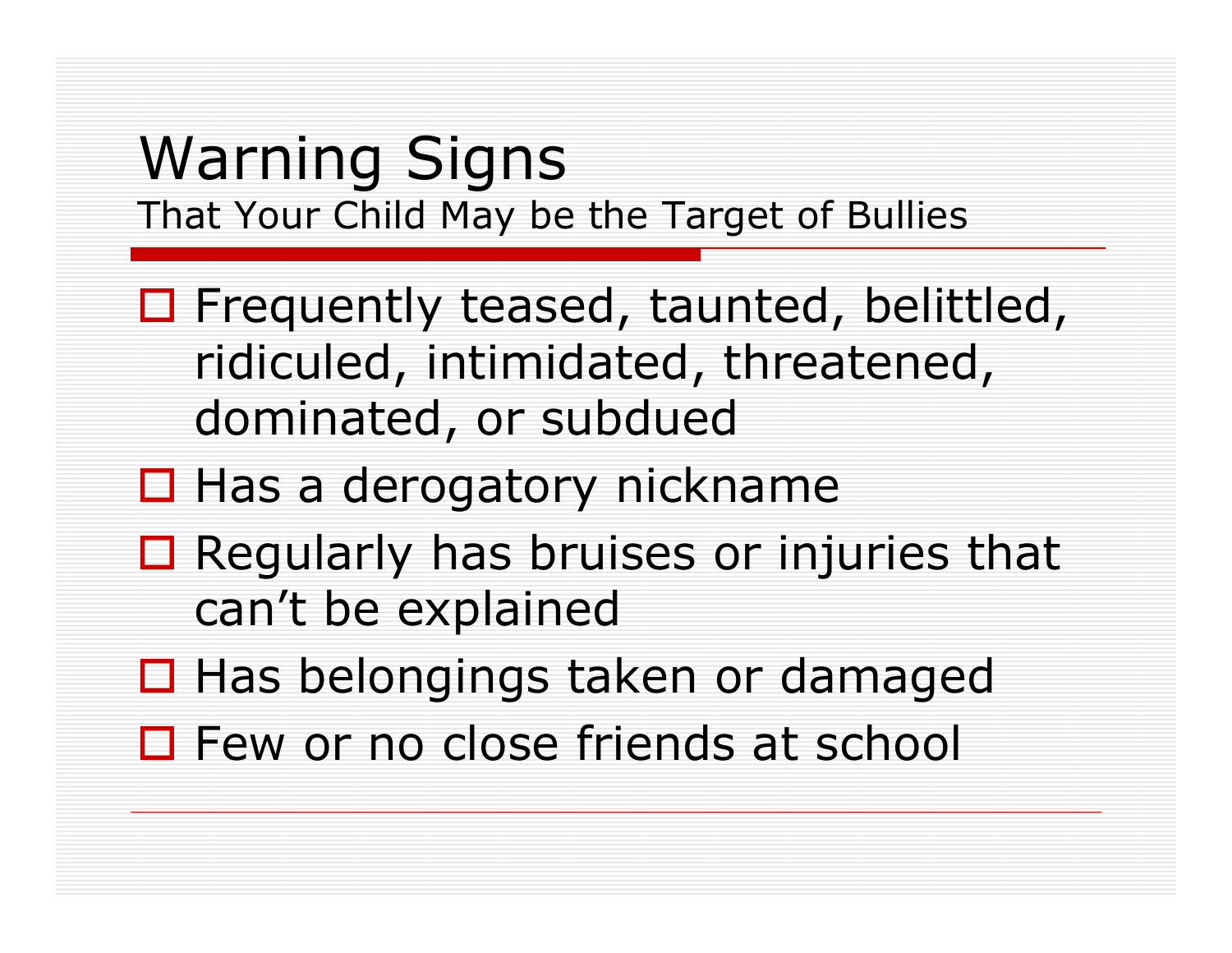#### Warning SignsThat Your Child May be the Target of Bullies

# □ Frequently isolated socially

- $\Box$  Less assertive or lacks the skills to  $\Box$ respond to others' teasing or harassment
- □ Appears weak or easily dominated
- $\Box$  Tries to stay close to a teacher or other adult at recess or breaks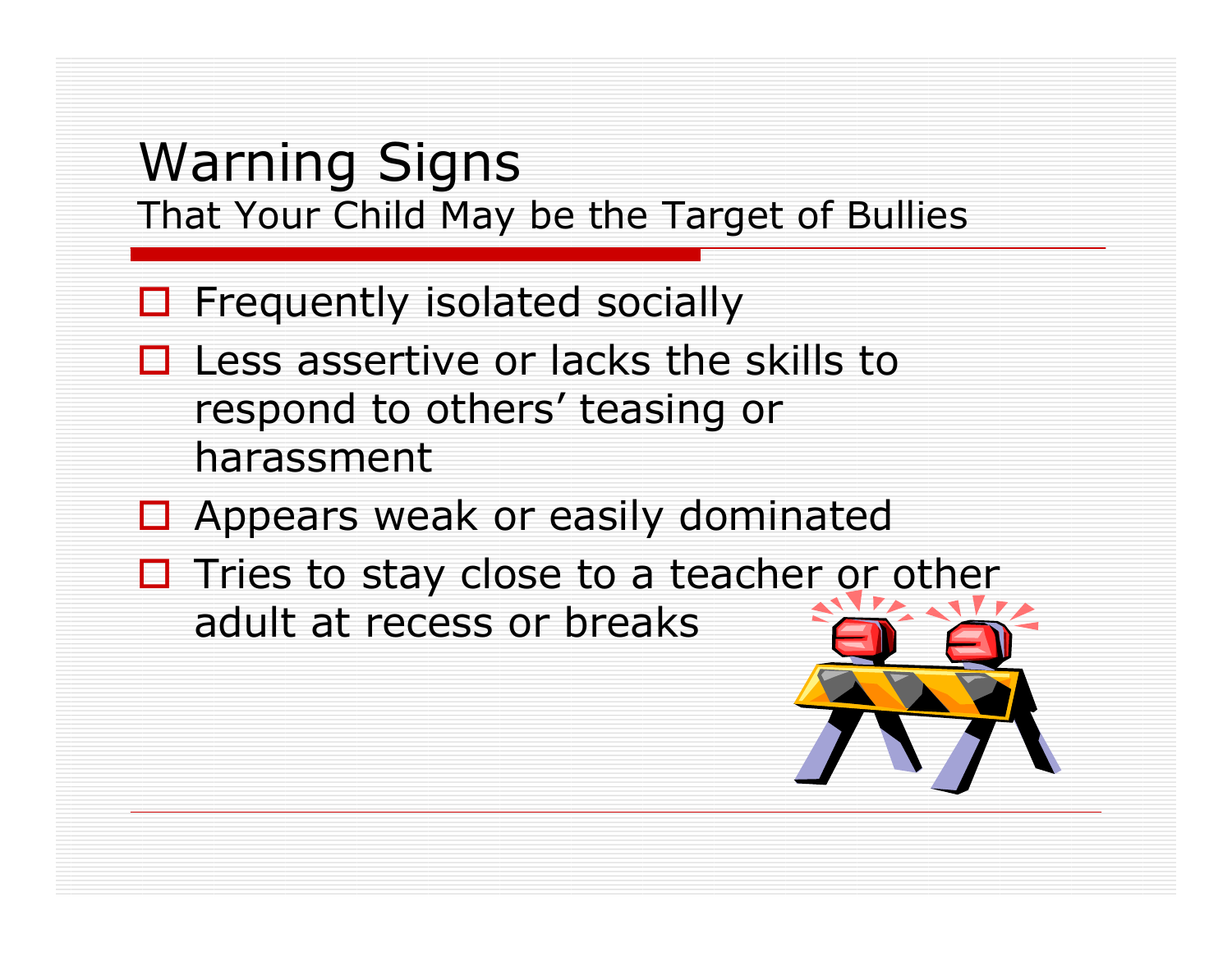#### What to Do

#### If you suspect your child is being bullied

#### $\Box$  Talk with your child

- **E** If your child is being bullied, they need to have a<br>voice in how the situation is handled.
- $\Box$  Contact the school
	- Set up a meeting with your child's teacher(s) or<br>counselor.
	- Develop a plan for keeping your child safe,<br>particularly during vulnerable times (class breaks, lunch, recess).
	- Find out what activities or counseling options are available for your child.
- $\Box$  Contact the police or school resource officer
	- **E** If the actions are criminal (assault, theft, serious threats, vandalism)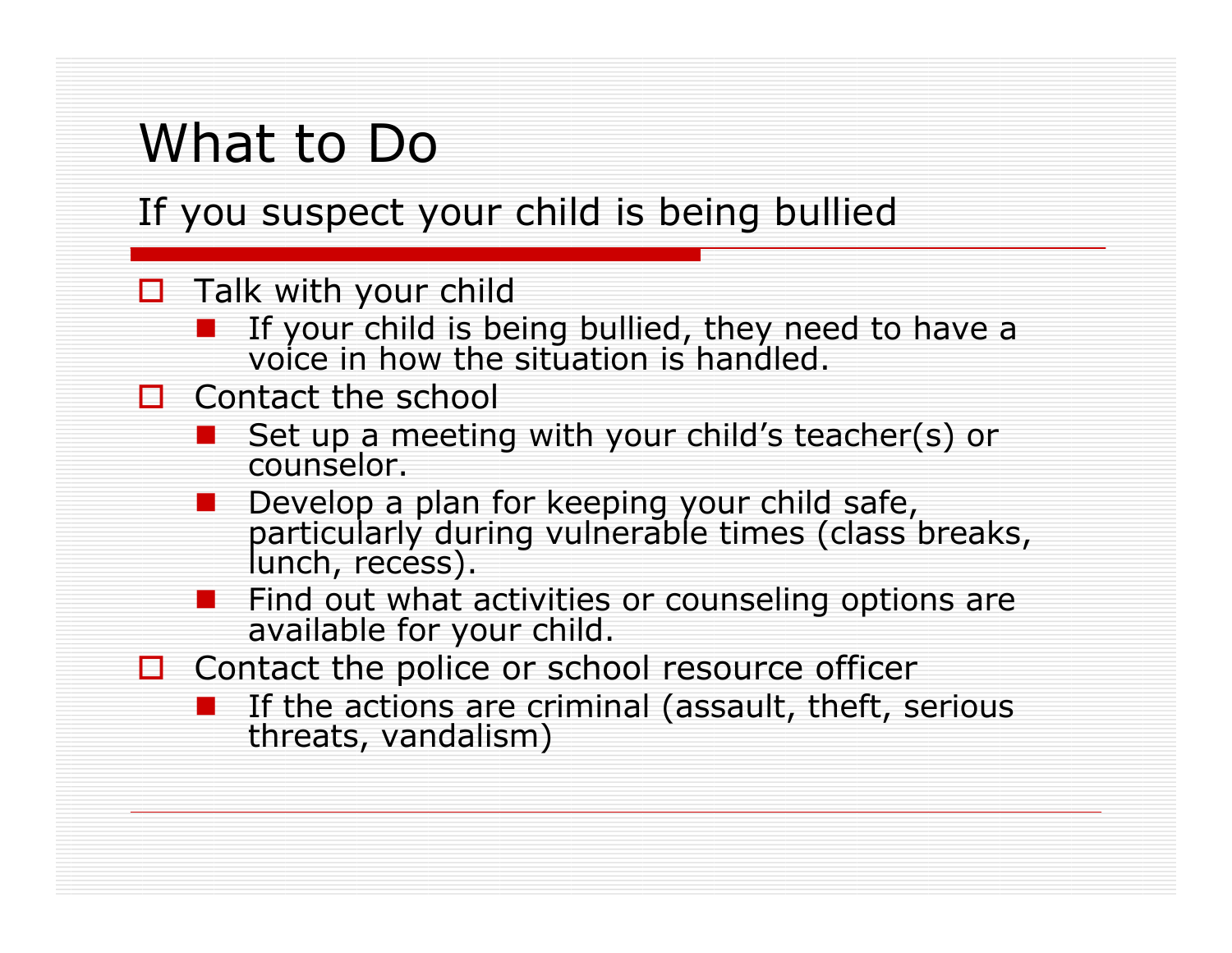# Recommendations

If you suspect your child is being bullied

- □ Don't encourage your child to fight<br>hack—two wrongs don't make a rigl back—two wrongs don't make a right!
- □ Listen to your child; do not ignore<br>Uour child's plea for help your child's plea for help.
- $\square$  Don't confront the parents or the  $\overline{\phantom{a}}$ other child directly.
- □ Avoid bringing your child and the<br>hully together to elicit an anology bully together to elicit an apology or to resolve the issue.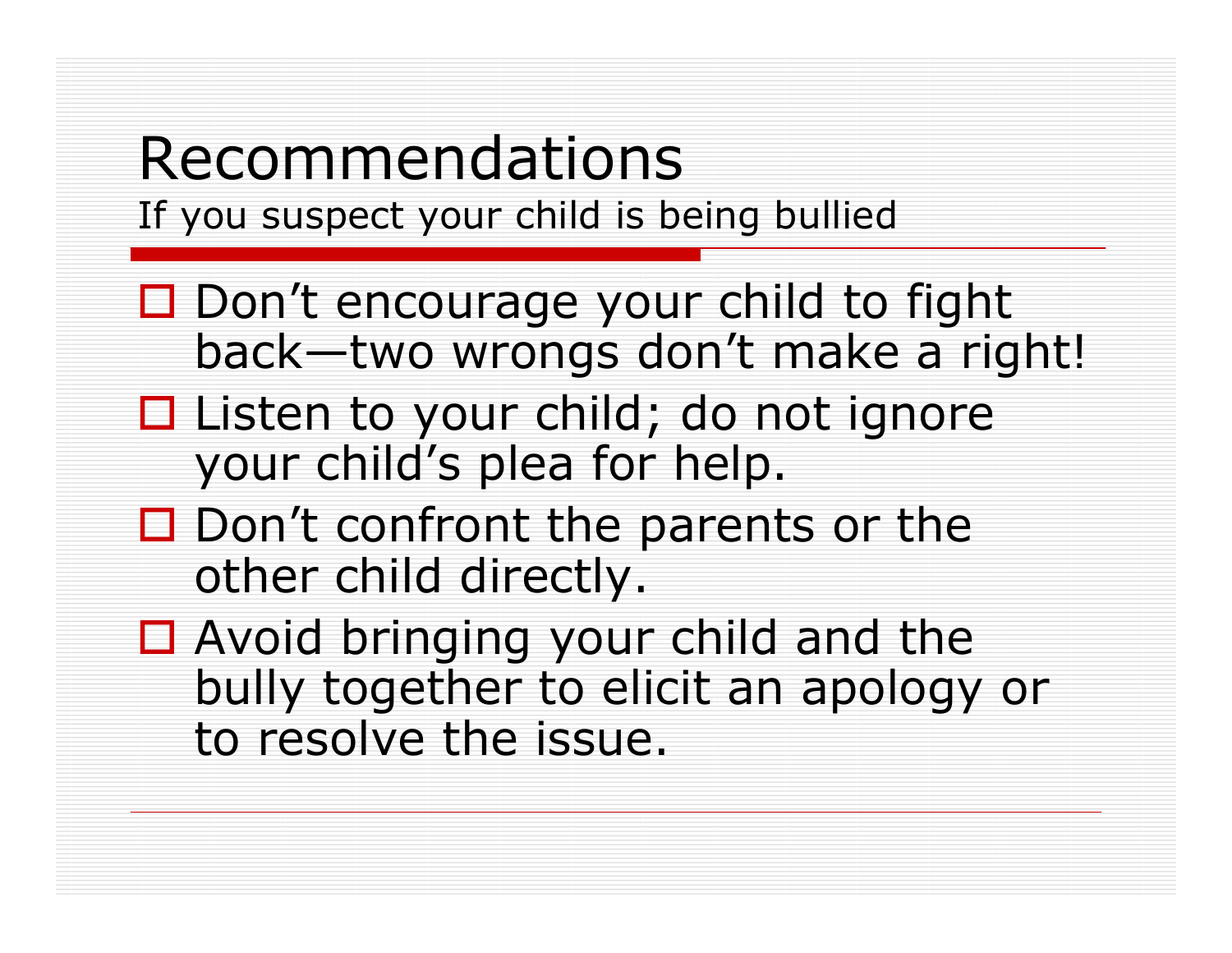#### Contributing Factors Associated with Bullying

#### Family Factors<br>Factors Lack of atto

- **Lack of attention and warmth**
- -Modeling of aggressive behavior at home
- -Poor supervision
- Individual Factors<br>Active impulsiv
	- **E** Active, impulsive personality
	- Lack of empathy for others
	- -Craves attention and approval from others

#### $\Box$  School

- School climate is perceived as uncaring or indifferent
- - Teachers/staff unaware or unclear of bullying definitions or how to respond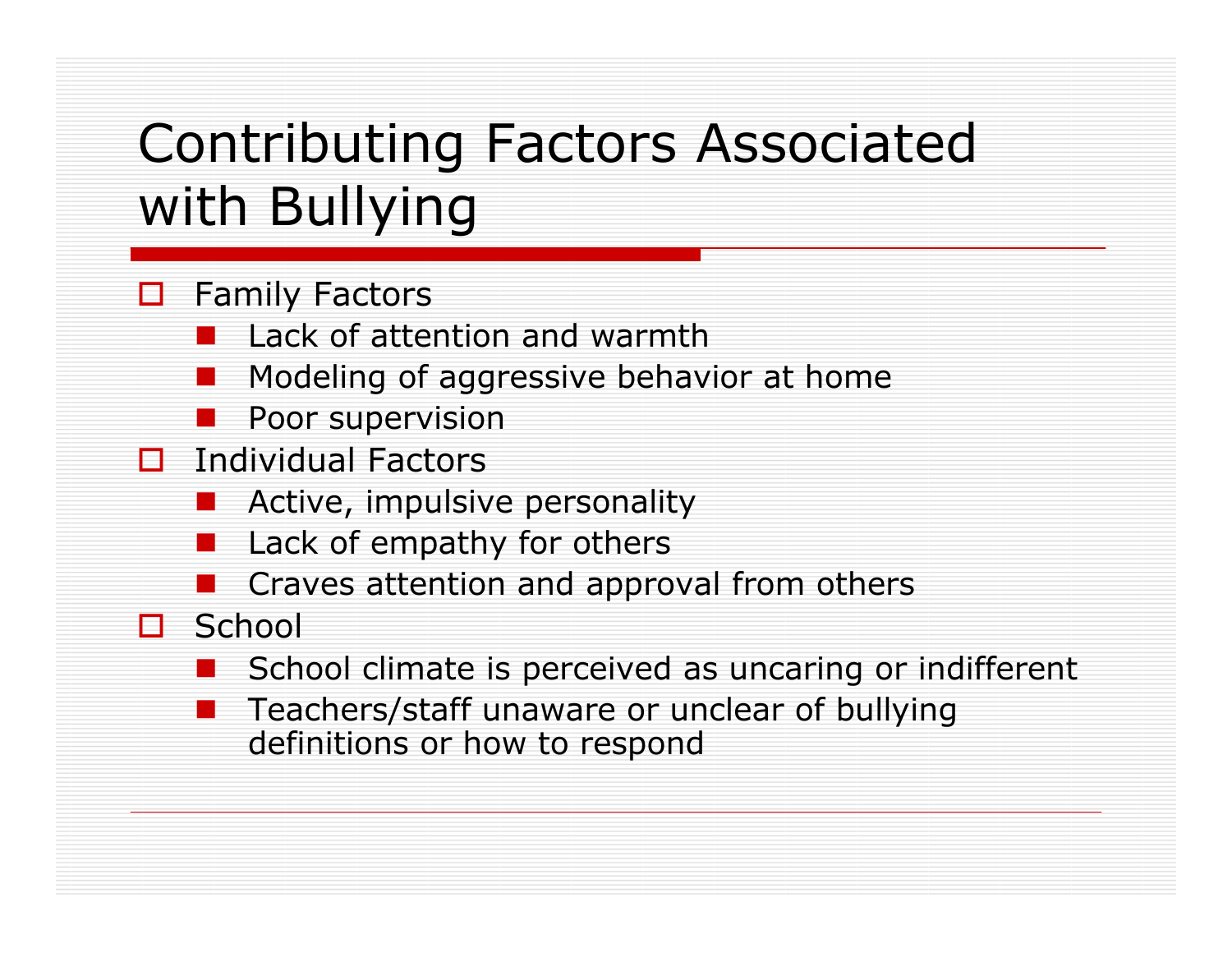#### What motivates a bully?

- □ They may be seeking attention.
- $\Box$  They need to make themselves feel more important.
- $\square$  They need a particular reaction from  $\square$ the other members of the group.
- □ Bullies believe their behavior is<br>exciting and makes them more exciting and makes them more popular.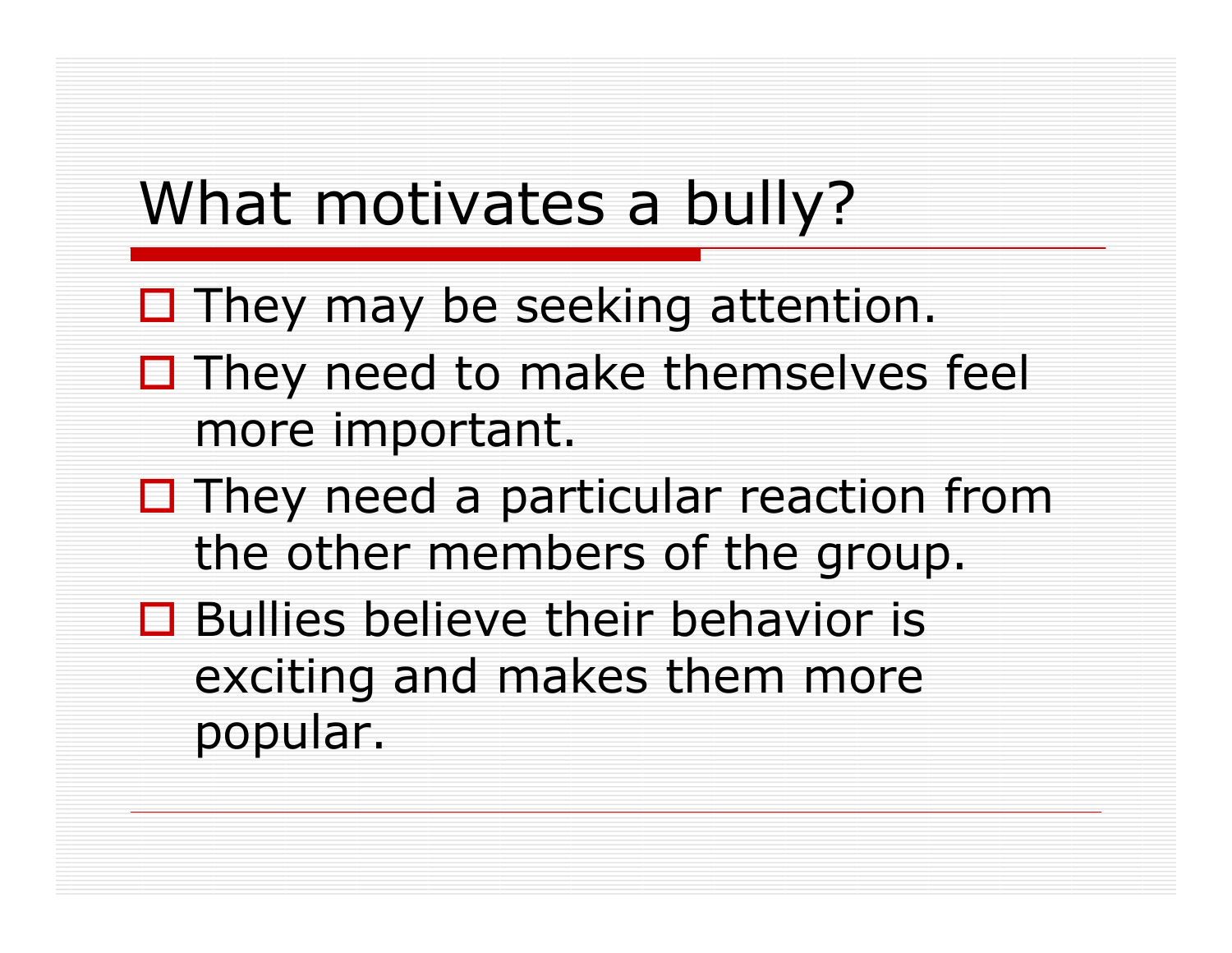## What motivates a bully?

- $\square$  They may be coping with a loss.
- $\square$  They may have an active and  $\square$ impulsive temperament.
- $\Box$  They may be victims of bullying or abuse.
- $\square$  They may see violence modeled at  $\square$ home or elsewhere in their lives.
- $\square$  They may have low self-esteem.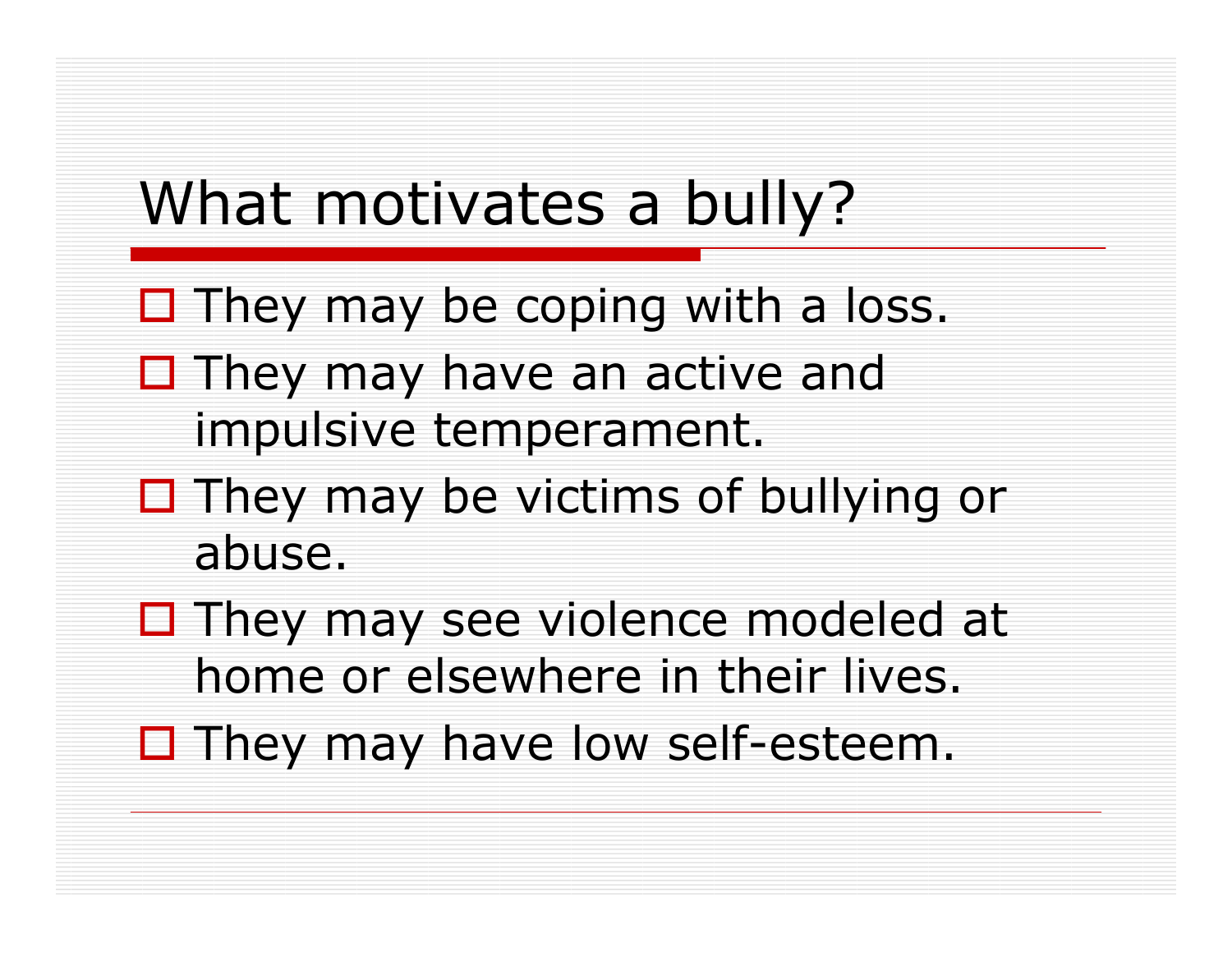#### Warning SignsThat your child may be bullying others

- **O** Frequent name-calling
- $\Box$ Regular bragging
- $\Box$  A need to always get his/her own way
- $\square$  Spending more time with younger or less nowerful kids powerful kids
- $\Box$  A lack of empathy for others
- $\Box$  A defiant or hostile attitude; easily takes offense
- $\Box$  Frequent misbehavior at school (e.g., namecalling, teasing, intimidating, physical aggression)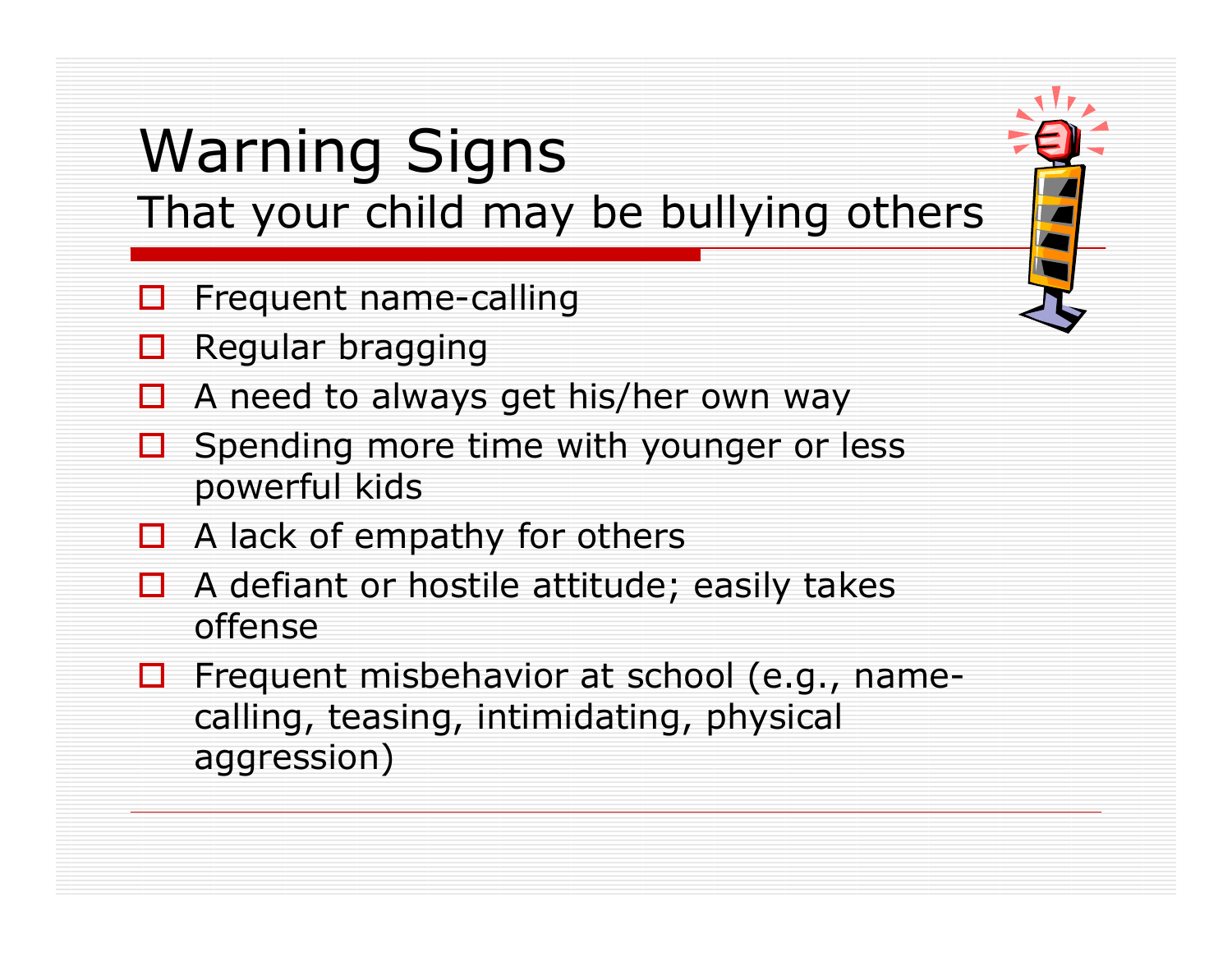## What to Do

If you suspect your child may be bullying others

#### $\square$  Talk with your child

- -Never condone bullying behavior; speak up and tell your child that the behavior they are engaging in is considered bullying.
- $\Box$  Encourage empathy for others
	- -Remind your child that everyone has a right to be themselves, to choose their own friends, and to feel safe at school.
- $\Box$  Review consequences of bullying behavior
	- -Both discipline consequences and relationship consequences
- 0 Reinforce respectful behaviors at home
- п Help your child deal with feelings in positive ways
- $\square$  Contact the school for help
	- -Set up a meeting with your child's teacher(s) or counselor.
	- -Develop a plan for change.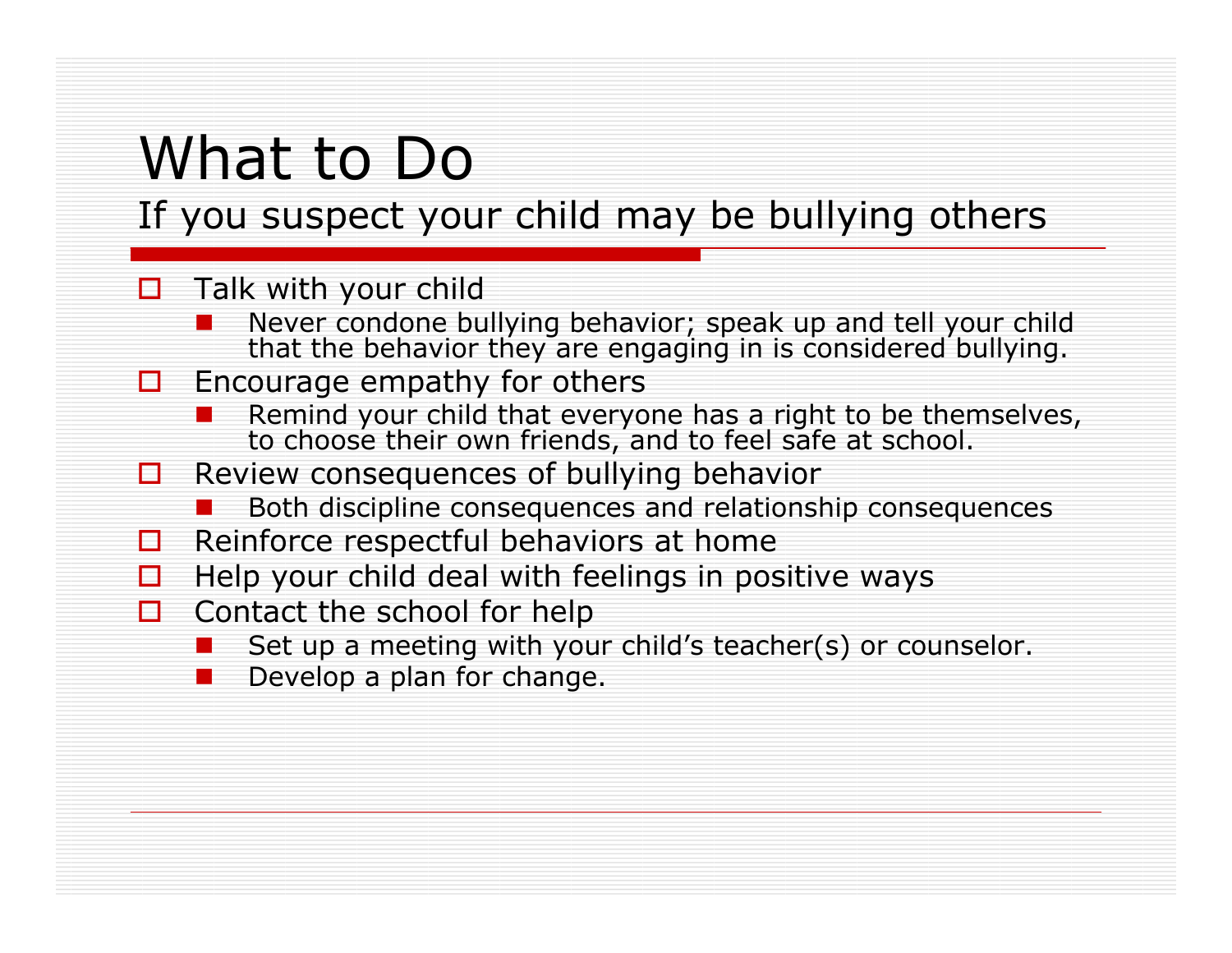## Cyberbullying Defined

Bullying through e-mail, instant messaging, in a chat room, on a website, or through digital messages or images sent to a cell phone.

(Kowalski, Limber,& Agatston, 2008)

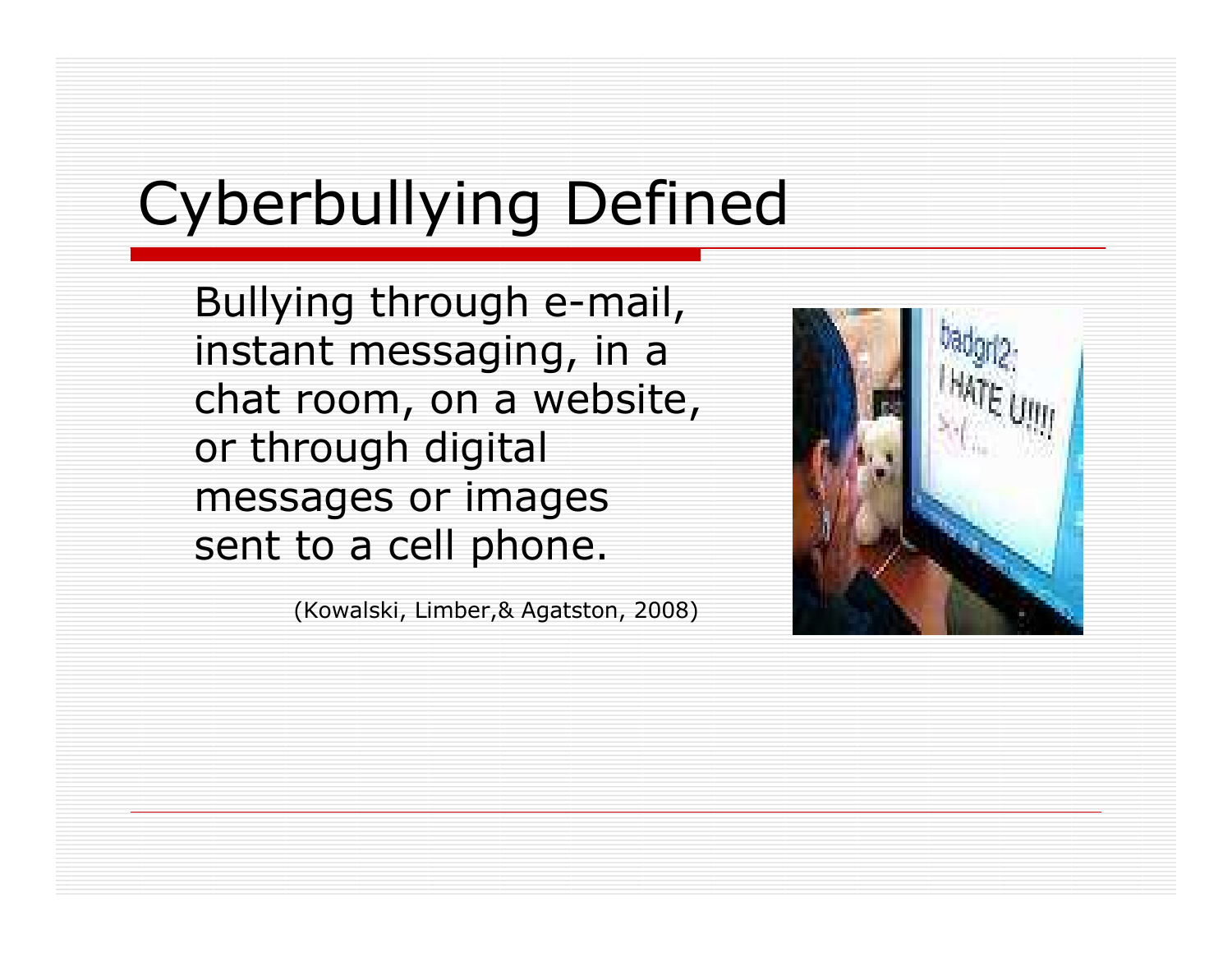## Examples of Cyberbullying

□ Repeatedly sending<br>
offensive rude and offensive, rude, and insulting messages.

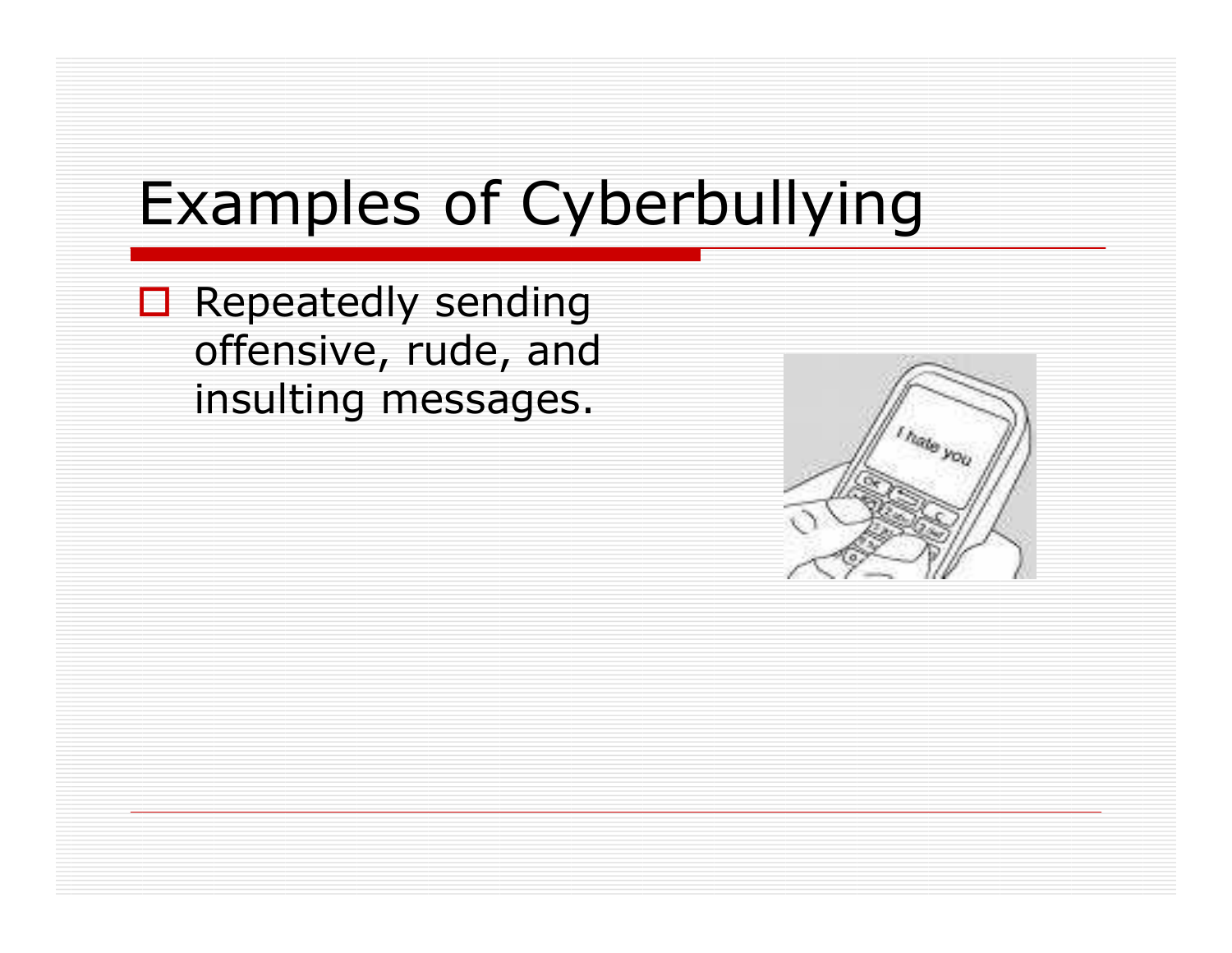## Examples of Cyberbullying

#### □ Distributing or posting derogatory information about another person.

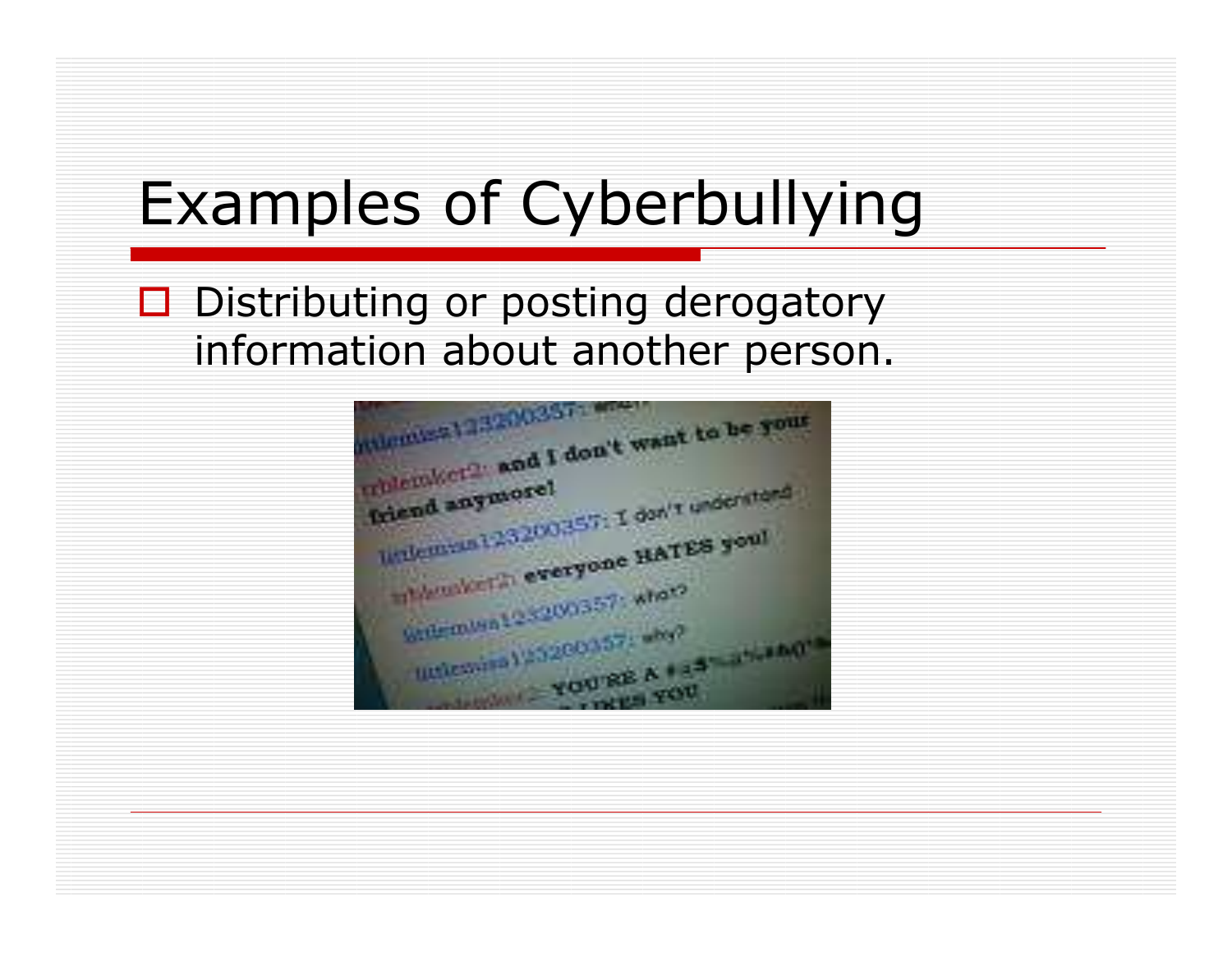## Examples of Cyberbullying

- $\Box$  Posting or sending<br>digitally altered digitally altered photos.
- $\square$  Impersonating another and sending offensive messages.
- Tricking someone into<br>Fovealing revealing embarrassing information and forwarding it to others.

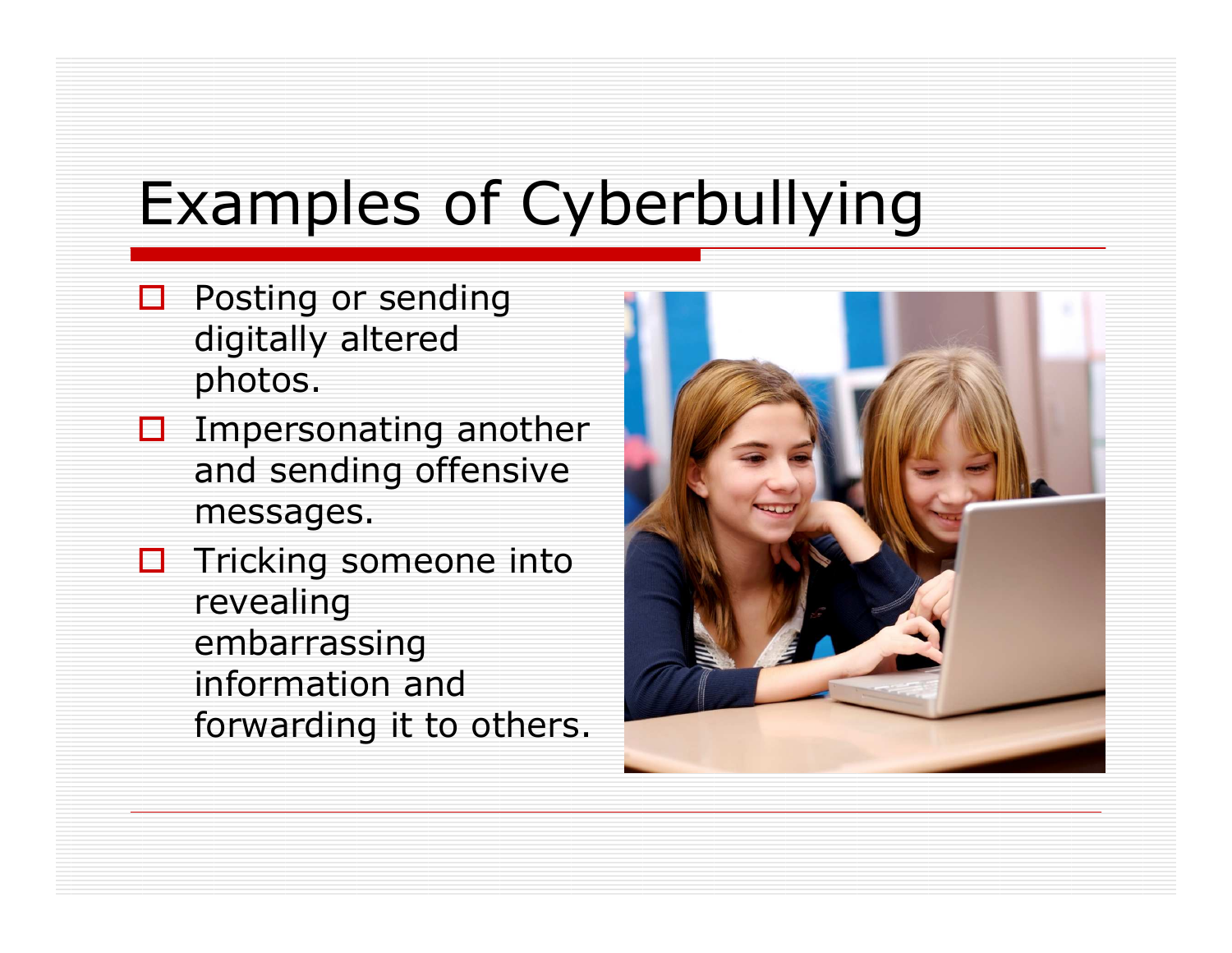## Communication Modalities for Cyberbullying

- **O** Instant messaging
- □ E-mail<br>□ Text e
- **O** Text messaging
- □ Social network sites Chat rooms
- ロ Blogs<br>ロ Web
- □ Web sites
- □ Bash boards<br>□ Internet san
- **□** Internet gaming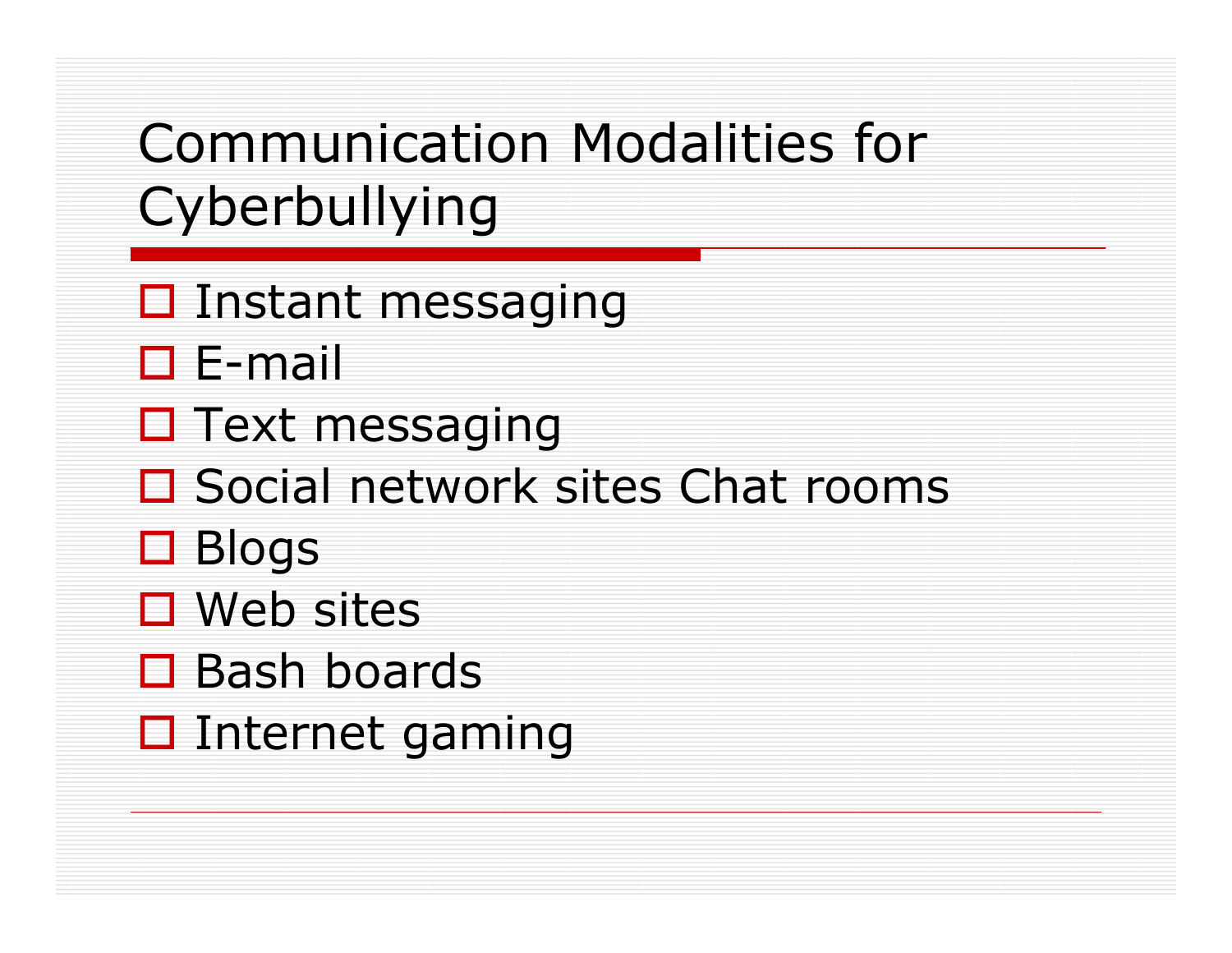## The ABC's of Bullying Prevention<sup>B</sup>

- $\Box$  Bullying is a pervasive school problem that  $\Box$ can have serious consequences for students.
- $\Box$  Fortunately, it's a problem that schools can<br>do something about do something about.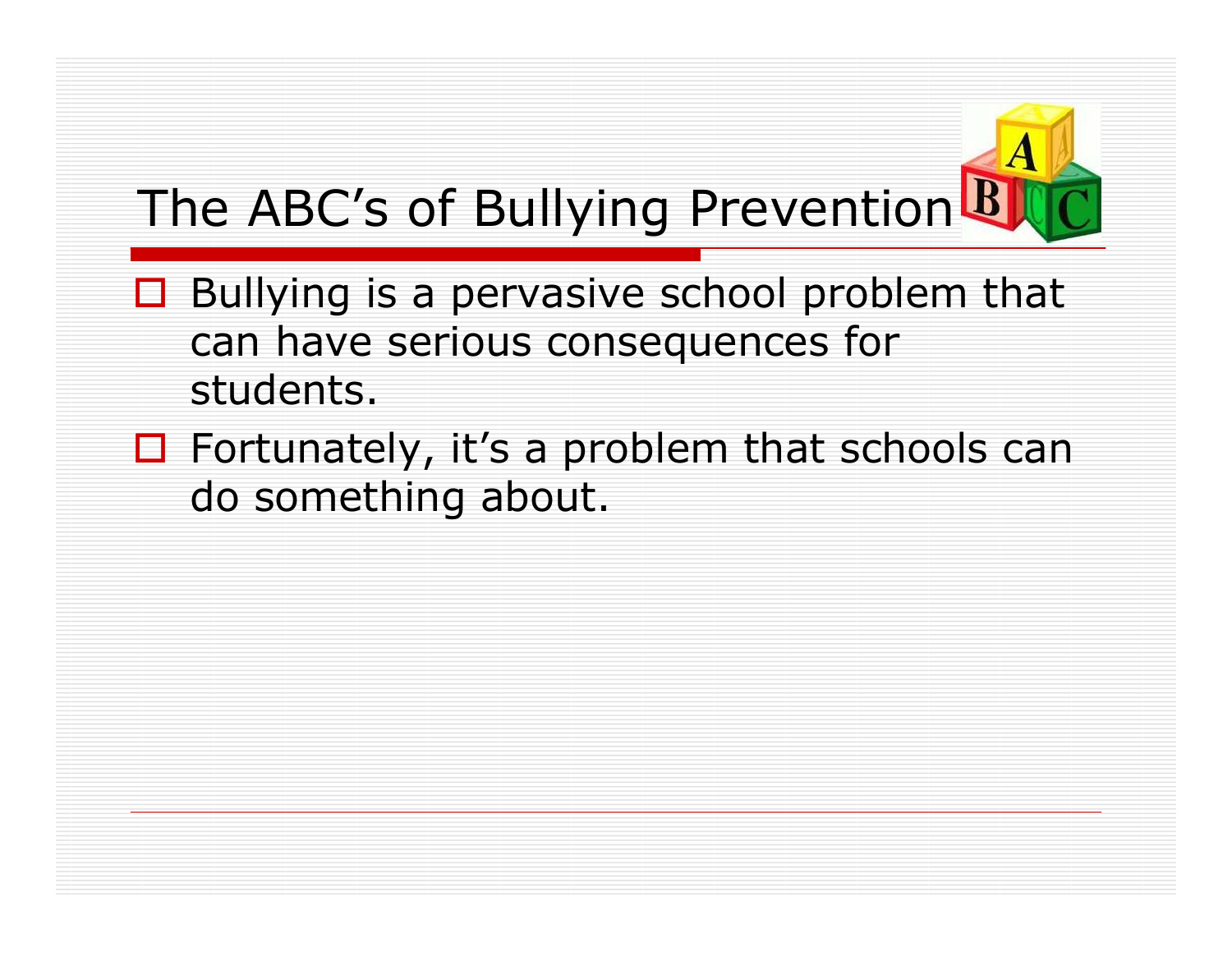## #1 Focus on the Environment

- $\Box$  What is required to reduce bullying in  $\Box$ schools is a change in the school climate and in the norms for behavior.
- $\Box$  This requires a comprehensive, school-<br>wide effort involving the entire school wide effort involving the entire school community.

![](_page_28_Picture_3.jpeg)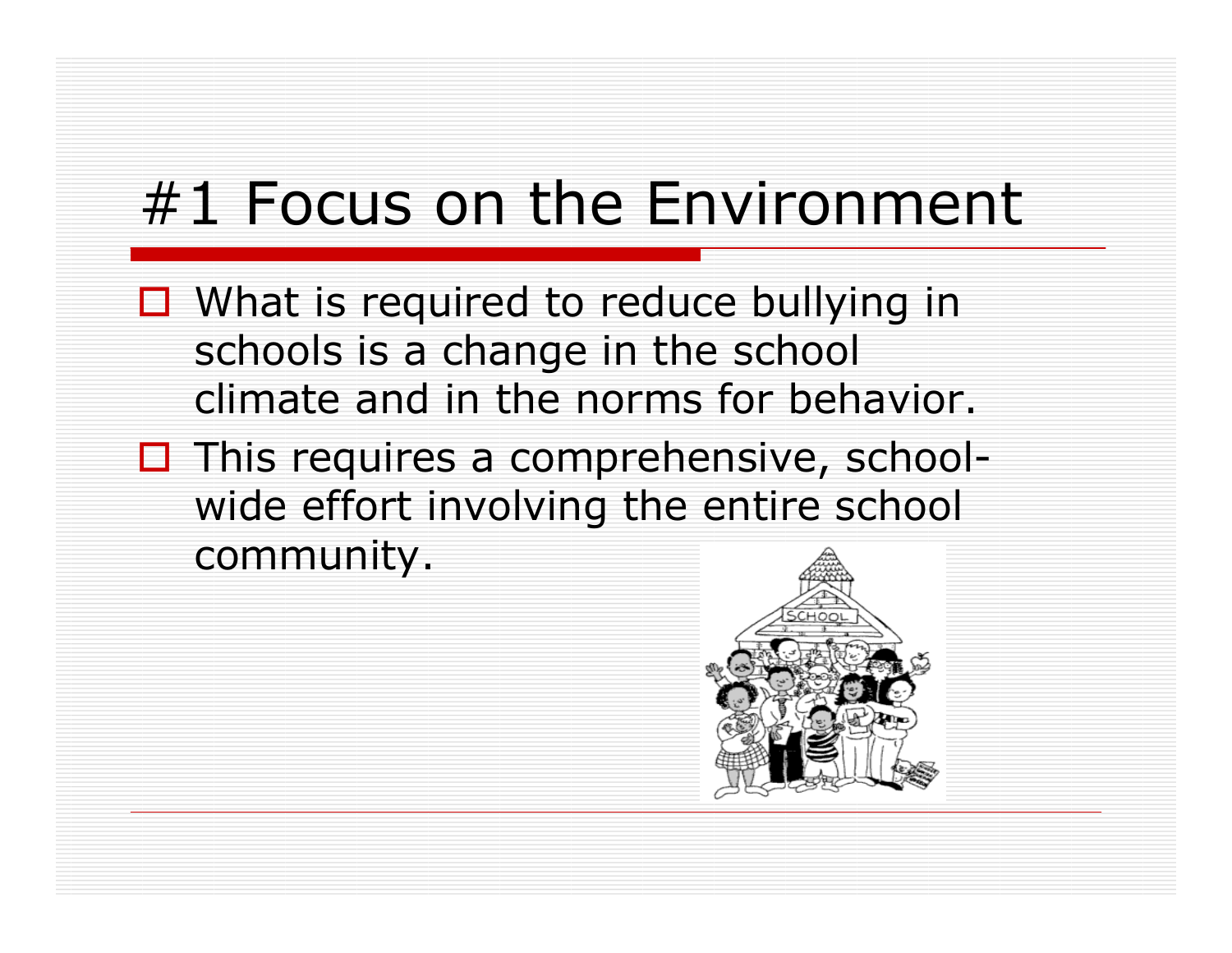#### #2 Assess Bullying at Your School

- □ Administer an anonymous survey to students
- □ Benefits of a survey:
	- **Findings may help to motivate staff and/or** parents to address the issue
	- **E** Findings will help to target specific interventions
	- **U** Will provide important baseline data from which to measure improvement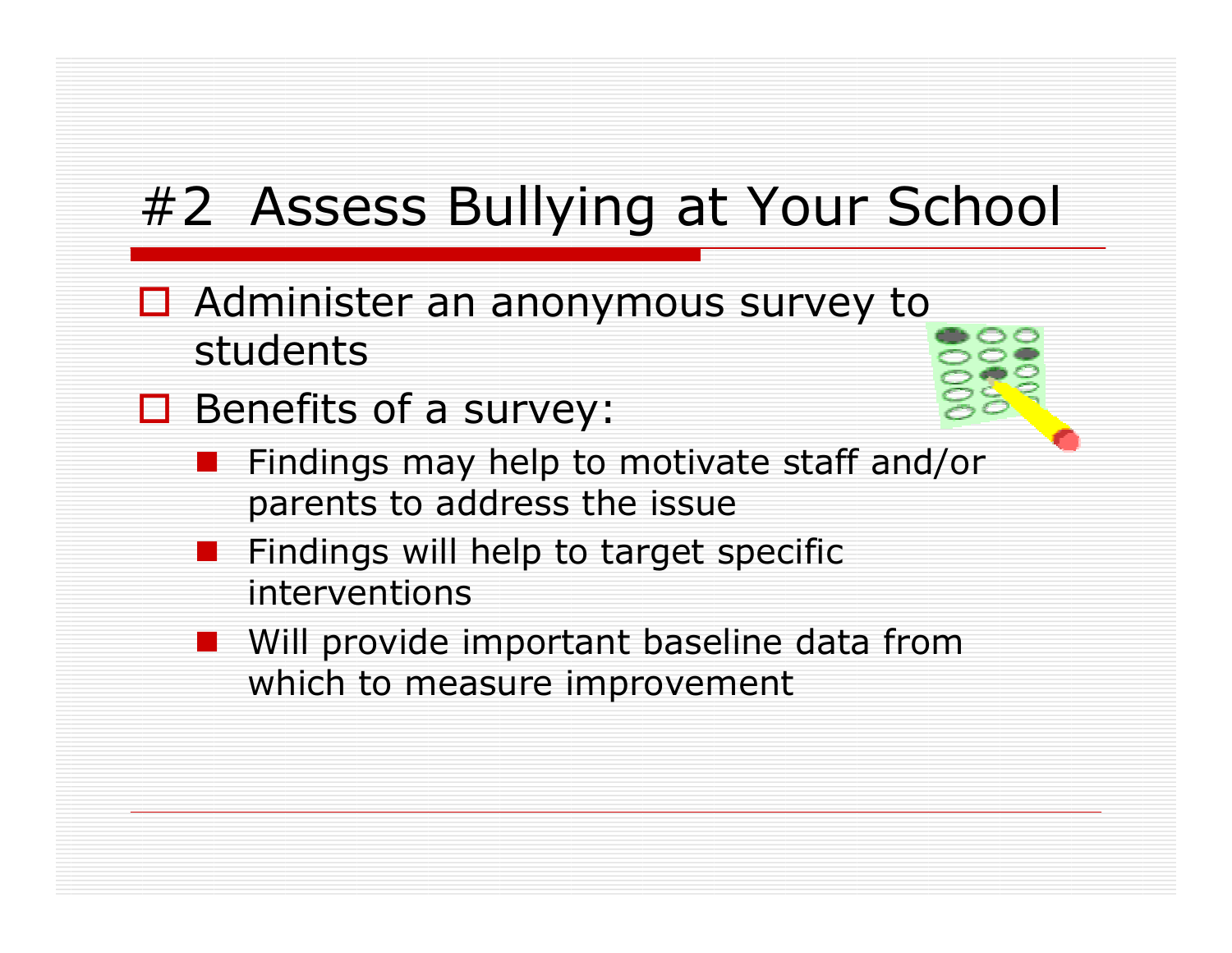#### #3 Seek Out Support for Bullying Prevention

- $\Box$  Early and enthusiastic  $\Box$ support from the principal is critical.
- □ Commitment from a majority of classroom teachers is important.
	- **E** Teachers who are committed to bullying prevention are more likely to fully implement programs

![](_page_30_Picture_4.jpeg)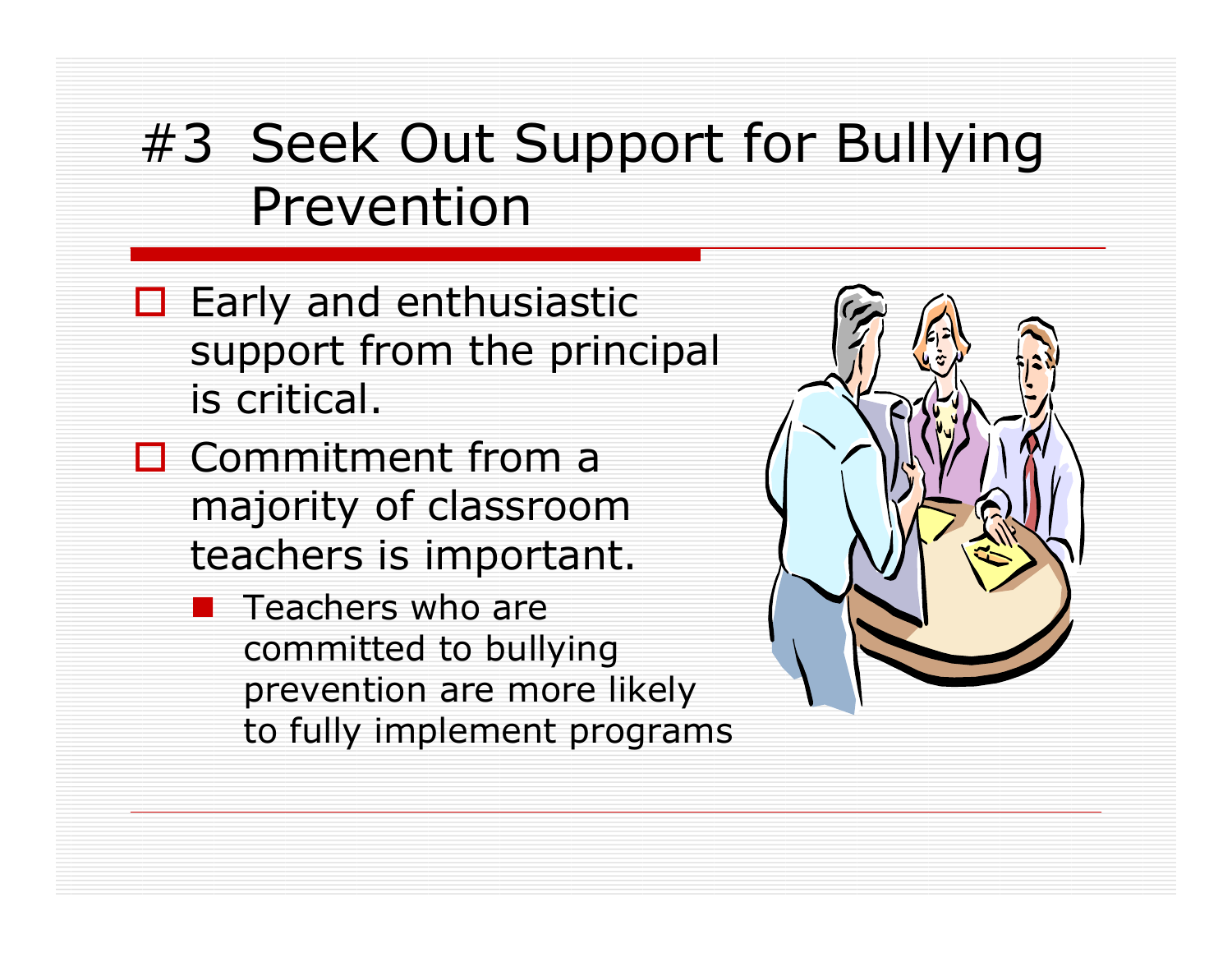#### #4 Form a Group to Coordinate **Efforts**

- □ Should be representative of the<br>school community: school community:
	- Administrator<br>- <del>-</del>
	- **E** Teacher from each grade
	- Counselor<br>— N
	- Non-teaching staff (e.g. bus driver)
	- **School-based health professional**
	- Parent
	- Community member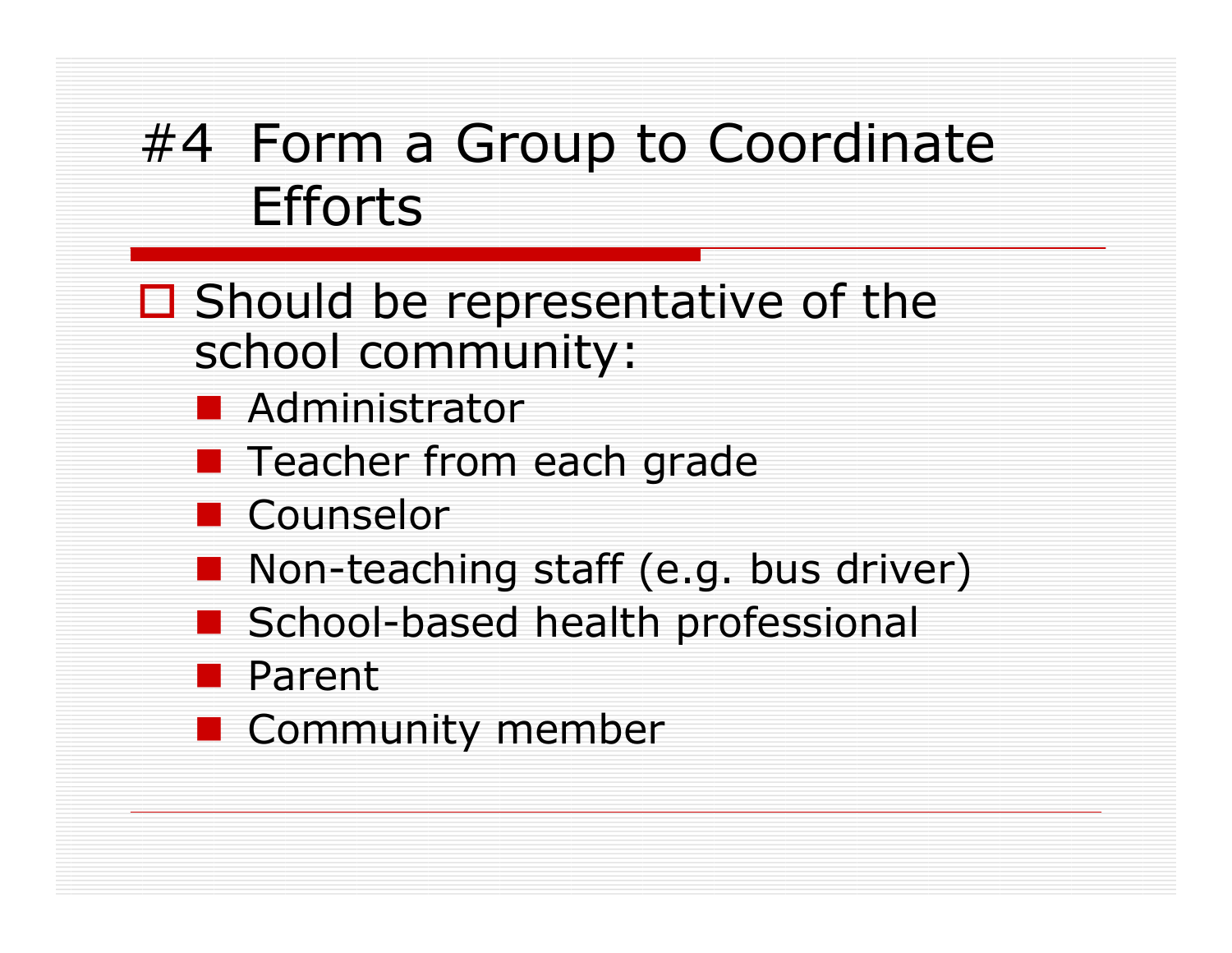## #5 Train All Staff

- **O** Administrators
- **O** All Teachers
- $\Box$  Health & mental health professionals
- □ Support staff
- □ Custodians
- □ Bus drivers
- □ Lunchroom supervisors
- □ Playground aides

![](_page_32_Picture_9.jpeg)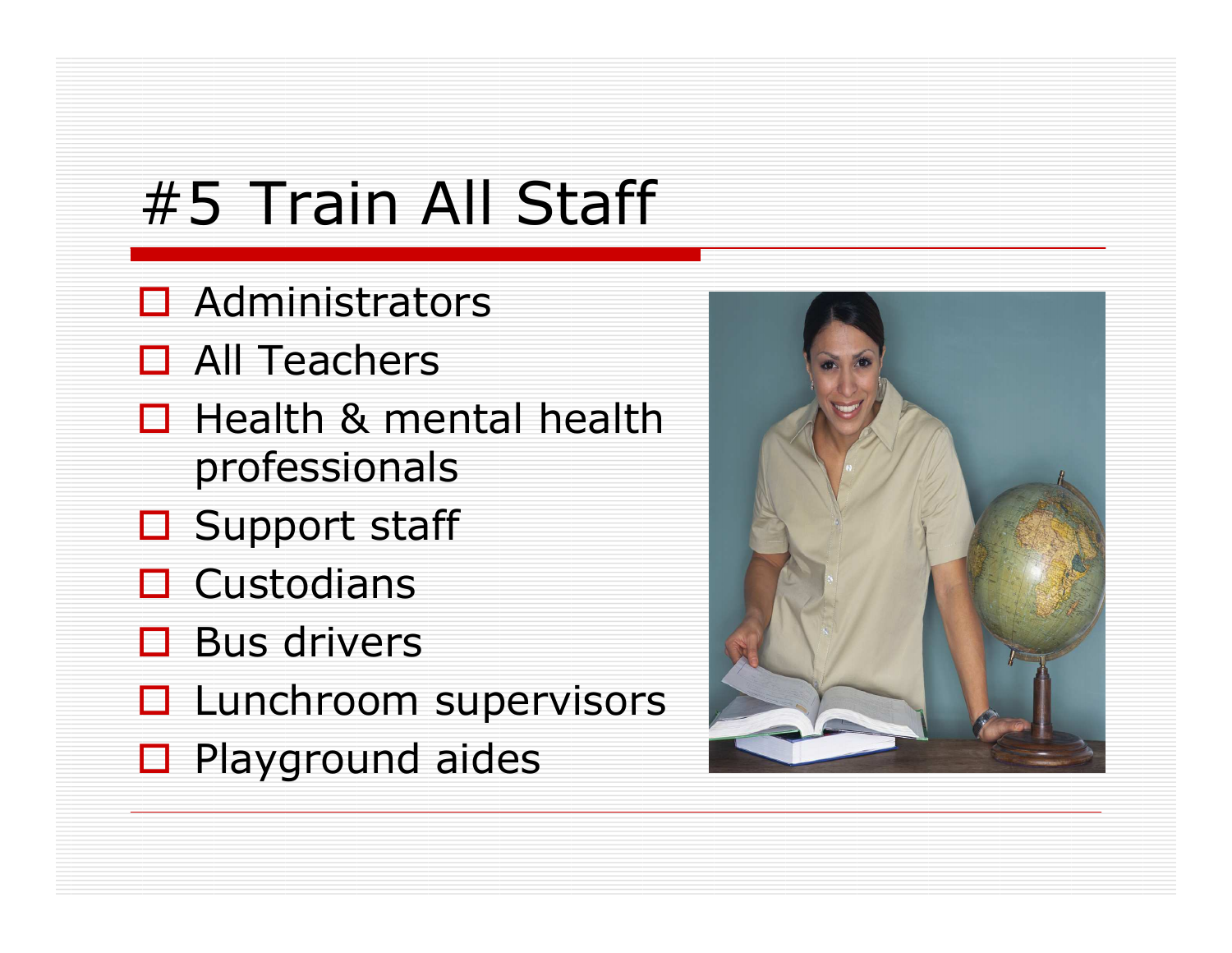### #6 Establish & Enforce School Rules and Policies

- $\Box$  Many schools do not have explicit  $\Box$ rules against bullying.
- □ Rules should guide the behavior of children who bully AND children who witness bullying.
- $\Box$  Follow up with positive and negative consequences.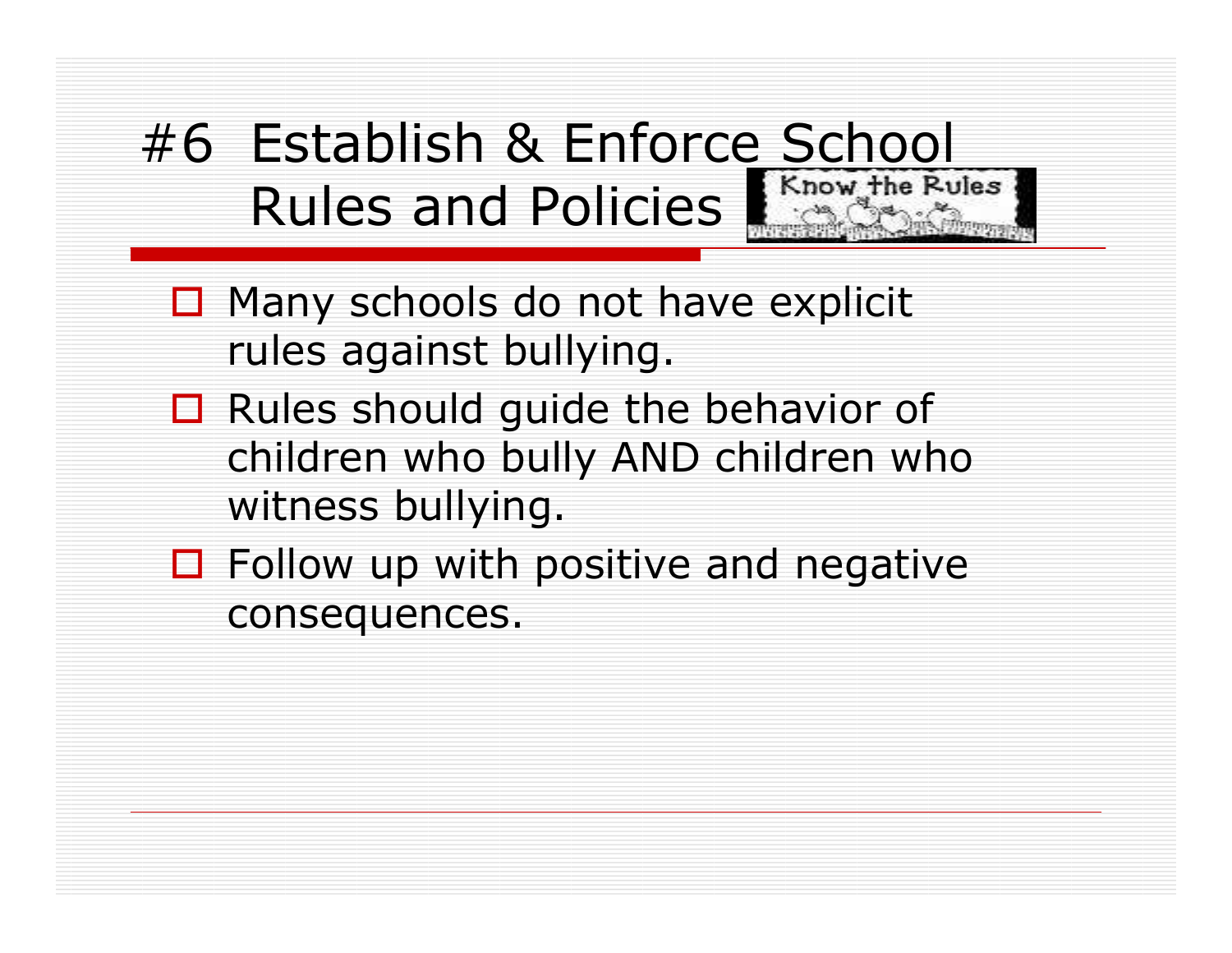## #7 Increase Adult Supervision

- $\Box$  Focus on "hot spots" for<br>hullving that are identifie bullying that are identified by students.
- □ All adults in a school community should be vigilant to bullying.

![](_page_34_Picture_3.jpeg)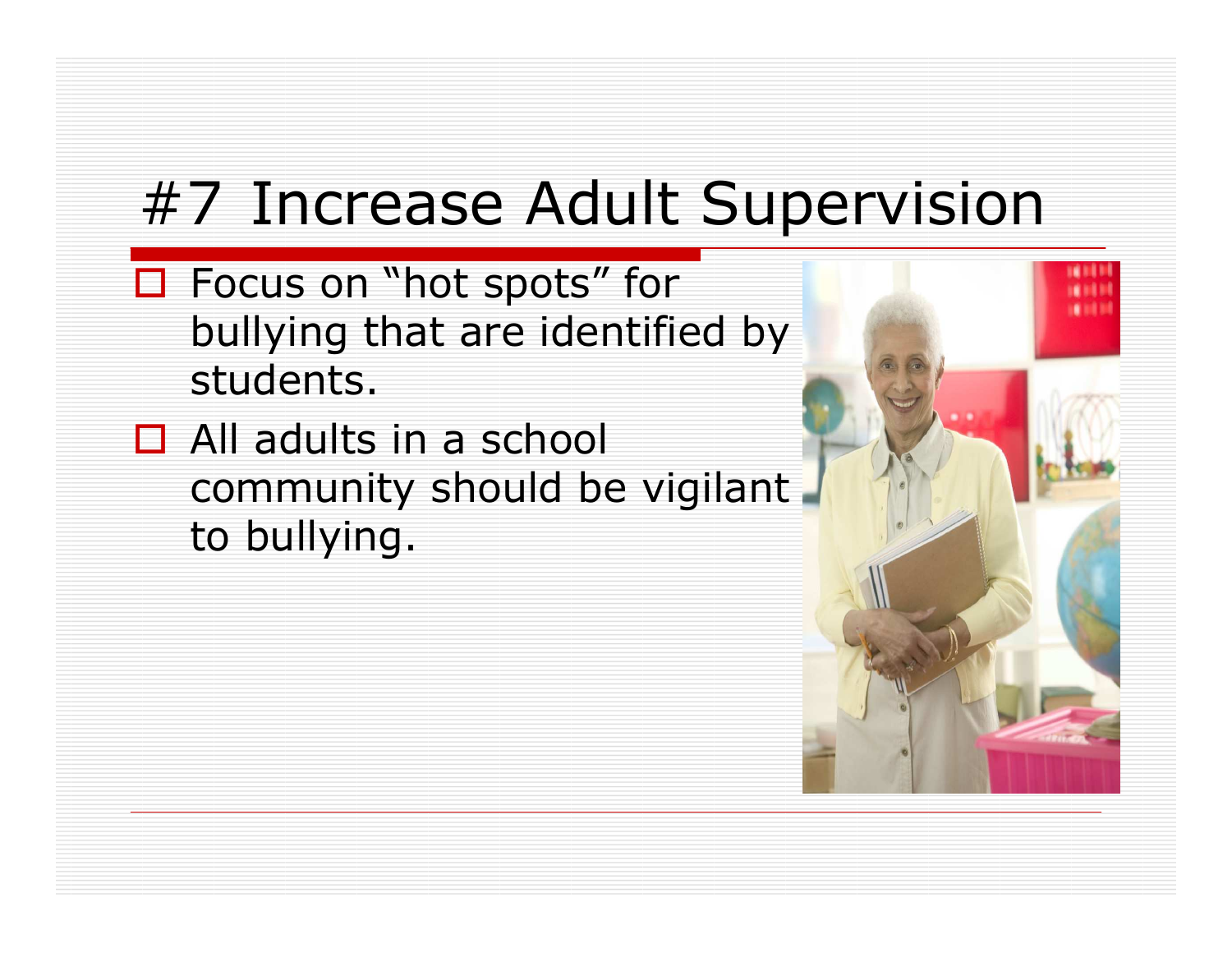#### #8 Intervene Consistently and Appropriately

- $\Box$  Are *all* adults prepared to intervene appropriately on-the-spot, whenever they observe bullying?
- $\square$  Do we have a plan for *follow-up interventions* with children who bully, for those who are victims of bullying, or for the parents?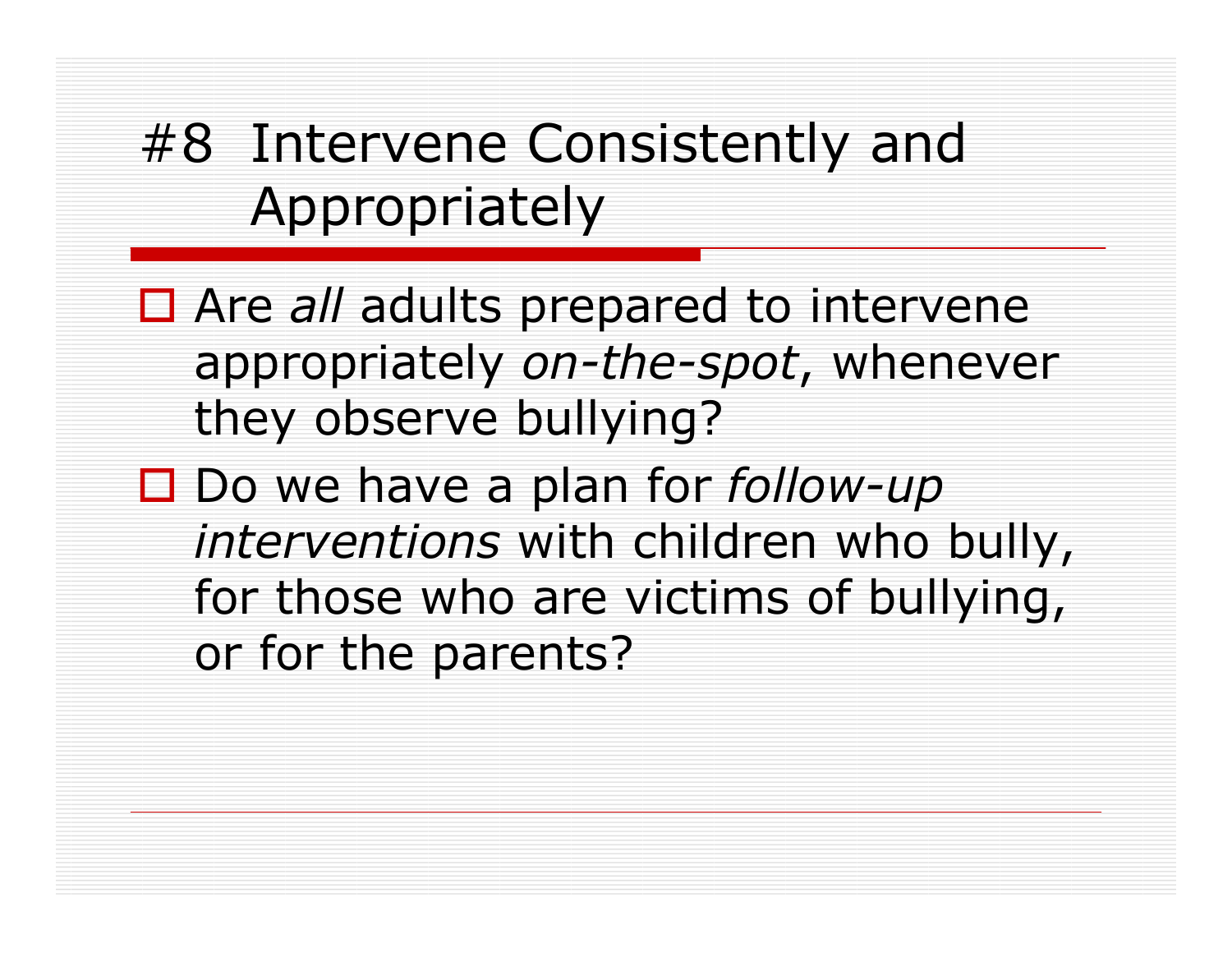#### #9 Focus Classroom Time on Bullying Prevention

- $\square$  Set aside a small<br>3mount of time ex amount of time each week.
- $\Box$  Discuss bullying and  $\Box$ peer relations.
- $\Box$  Use videos, story<br>books role-playin books, role-playing, artistic expression
- $\Box$  Integrate bullying prevention throughout the curriculum

![](_page_36_Picture_5.jpeg)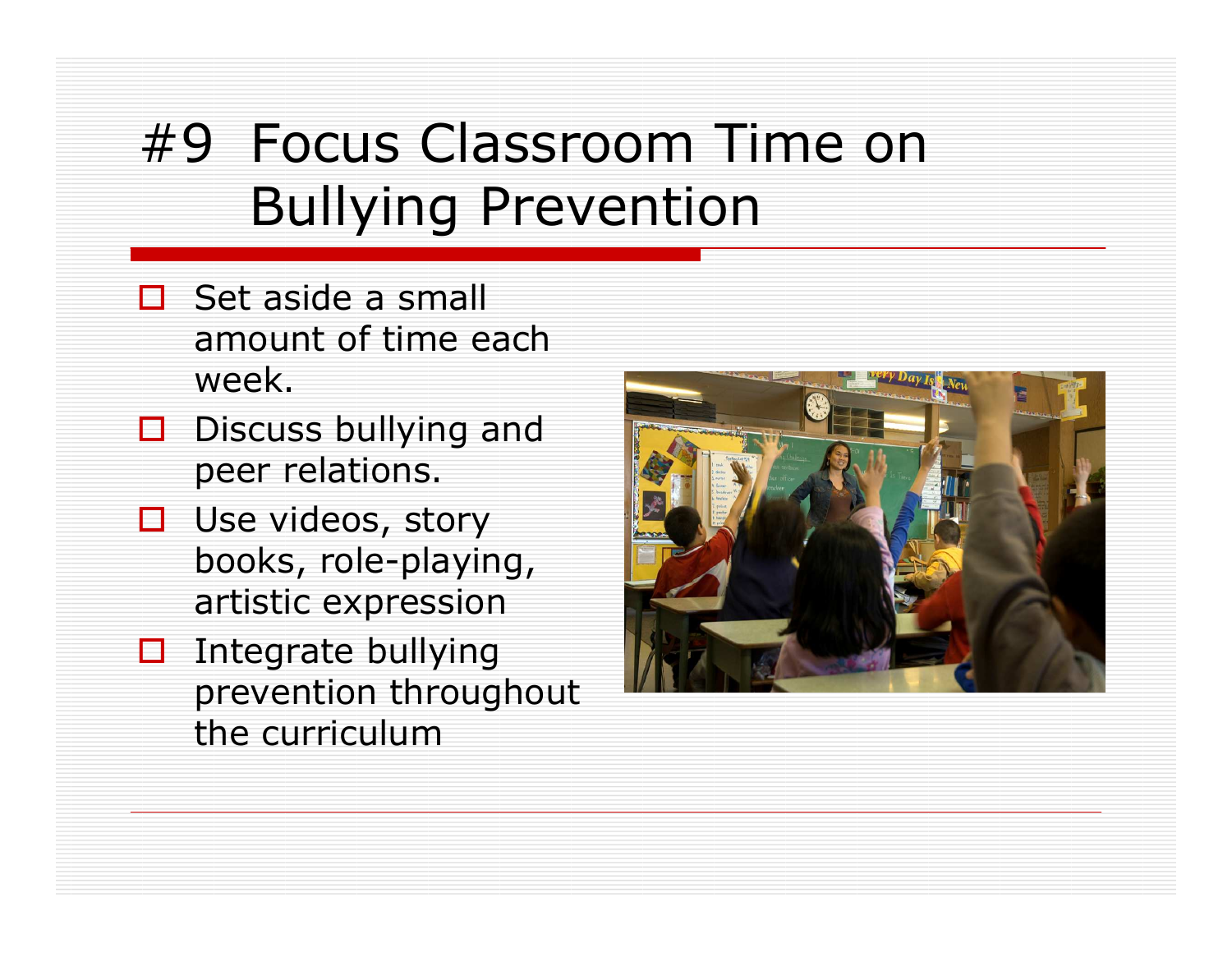#### School Interventions/Consequences for Bullying

#### ■ Warning<br>Werba

- -Verbal and written
- -Permanently documented
- Coaching/Intervention<br>Coaching/Intervention
	- Anger Management; Conflict Resolution, Communication, or Problem Solving Skills; Diversity Training during Saturday School or before, during, or after school detention
	- **E** May be provided by administrators, teachers, measured by administrators, teachers, counselors, school psychologists, or school resource officers
- $\Box$ Suspension/Expulsion
- $\Box$  Referral to Law Enforcement (if applicable)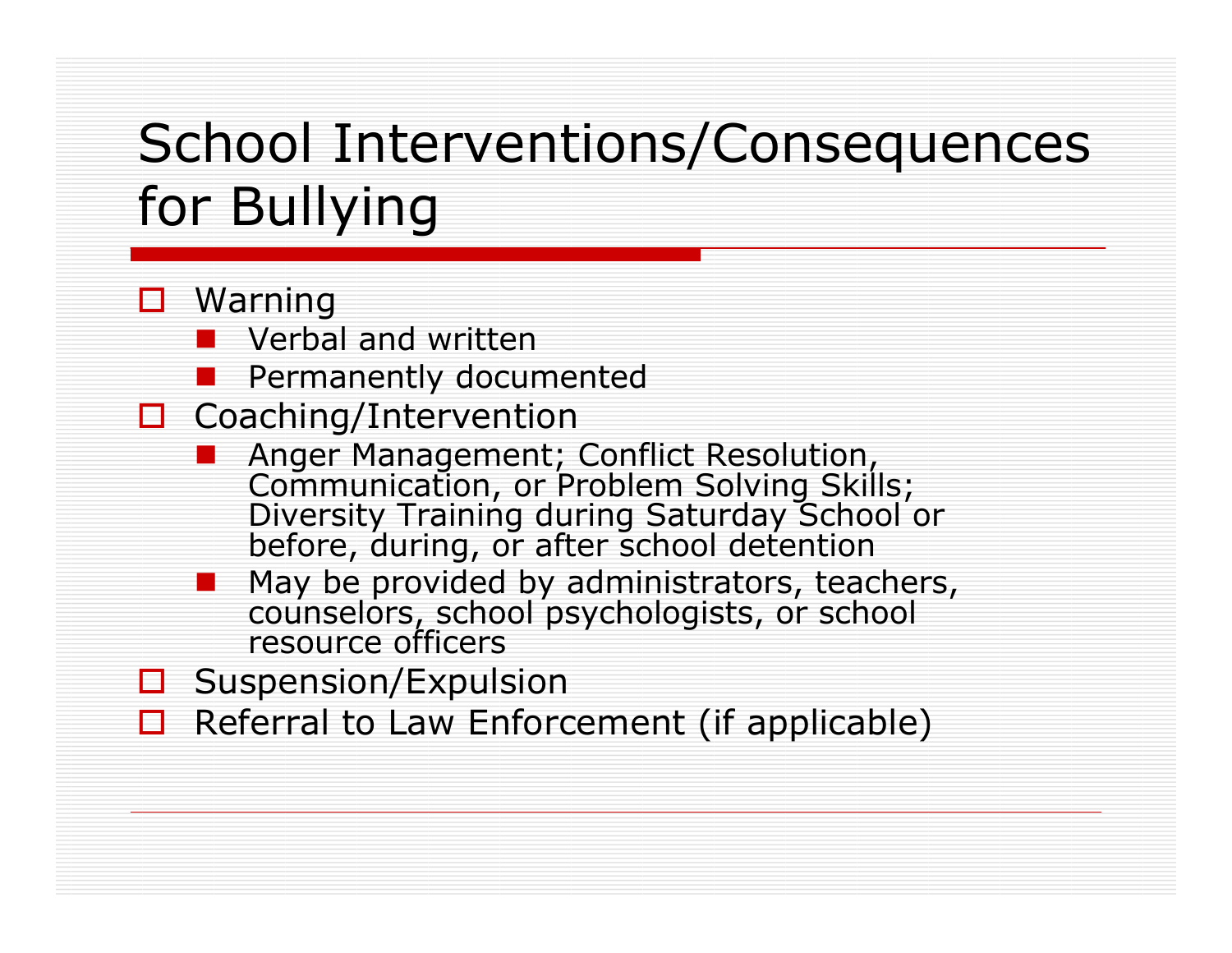#### Declaration of Independence from Bullying

We, the students at \_\_\_\_\_\_\_\_ School In order to grow to be<br>our best selves and to shape a future<br>free of abuse, Declare our independence from<br>bullying by saying "No" to bullying in our school.\* adapted from<br>*Preventing Bullying at*<br>*School* by James Bitney

![](_page_38_Picture_2.jpeg)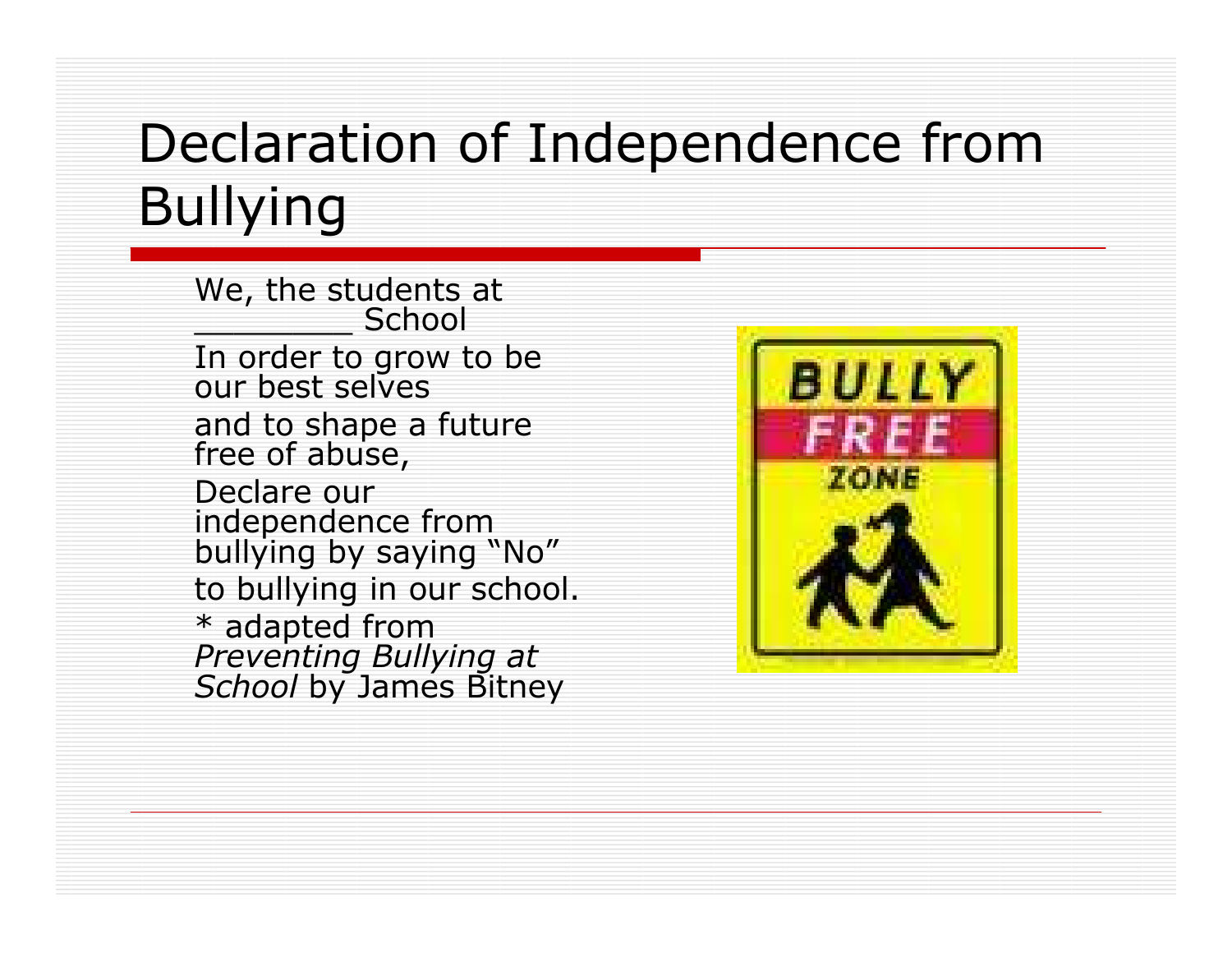#### Declaration of Independence from Bullying II

We have discovered that bullying is a problem that<br>those who are bullied cannot solve on their own.

We realize that they need and deserve our help and the<br>help of everyone in the<br>school.

We now declare that we say "No" to bullying and we<br>promise to work to make our<br>school a place where no one<br>is picked on, but where<br>everyone is part of our school<br>family.

\*adapted from *Preventing*<br>*Bullying at School* by James<br>Bitney Bitney

![](_page_39_Picture_5.jpeg)